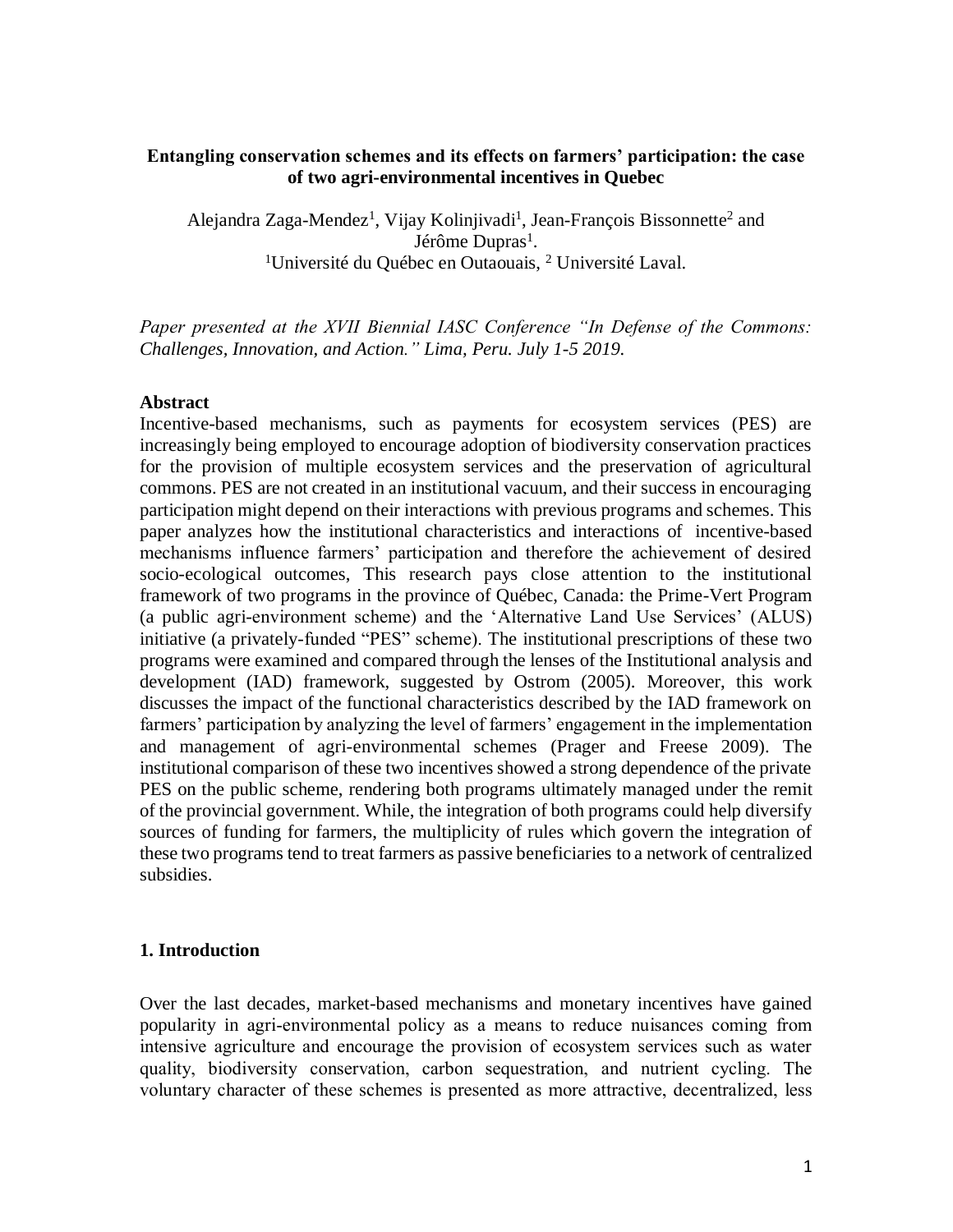bureaucratic and encouraging more engagement from producers, than traditional command and control policies (Gomez-Baggethun and Muradian 2015). In such way, payment for ecosystem services (PES) and agri-environmental schemes (AESs) have been the shiny carrot, an attractive option to encourage farmer behaviour. However these two incentives based mechanisms differ from their conception point.

AESs are defined as public economic instruments that provide payments, technical transfer or extension support to farmers for environmental commitments related to preserving or enhancing agri-environmental practices (Uthes and Matzdorf 2013, Schleyer and Plieninger 2011). These schemes are characterized as a state-bureaucratic program that relies on administrative rules and organization control to coordinate environmental action (Potter and Wolf 2014). On the contrary, PES are though as exchanges between providers and users of ecosystem services to enhance ecological conservation. PES are judged to find their origins in neoliberal policy agendas, and are promoted to challenge state-centred incentives for the provision of ES from the agricultural landscaper (Potter and Wolf 2014). The voluntary character of these mechanisms is directed towards efforts for greater decentralization, less bureaucracy, and therefore greater efficiency than traditional command and control environmental regulation. However, PES are not created in an institutional vacuum (Vatn 2010), and their success in encouraging participation might depend on their interactions with previous programs and schemes.

In this work, we consider incentives such as AESs and PES as transfers of resources between social actors to align individuals and/or collective decisions on land use, while having a social interest in the management of natural resources (Muradian et al. 2010). The analyses of the success of these incentives are often focused on the economic performance of the payments and the effectiveness of outcomes (Grima et al. 2016, Uthes and Matzdorf 2013). However, it has been shown that various institutional factors affect the adherence to these incentive mechanisms, including the roles of rules and social norms (Chan et al. 2017, Kuhfuss et al. 2016, Van Hecken et al. 2015, Muradian et al. 2010; Vatn, 2010), the type of governance structure (Primmer et al. 2015, Westerink et al. 2015), as well as the level of participation of actors (Beckman et al. 2009, Mettepenningen et al. 2013). Moreover, there remain major institutional challenges in incentivizing active farmers' participation in these schemes, including the incorporation of collective action rules that allow for more adaptive management of ecosystem services (Prager et al. 2012).

Therefore, the operationalization and success of incentive mechanisms rely on the role of institutions that are responsible for determining socio-ecological interactions, shaping human behaviour and influencing the use of natural resources. Institutions are defined as " the conventions, norms and formally sanctioned rules of society. They provide expectations, stability and meaning essential to human existence and coordination " (Vatn 2005). In this sense, the behaviour of actors as well as the nature of existing rules and norms regarding environmental action are the result of past processes and sociallyembedded structures of habit as outcomes of historical and evolutionary transformations (Vatn 2009).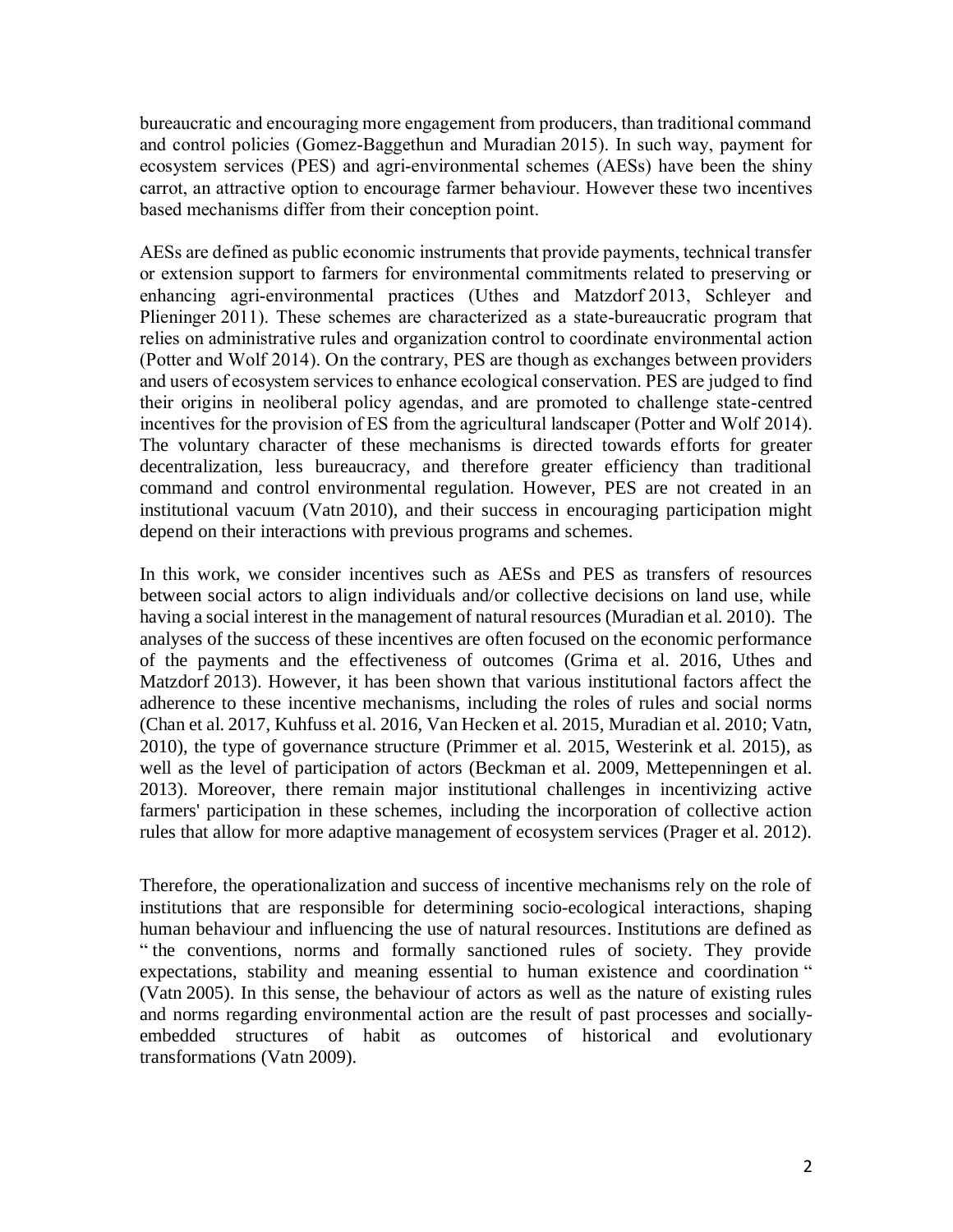From this perspective, economic incentives behave more like social arrangements than market-based exchanges resulting from negotiation between two parties (Vatn 2015). There remain gaps in the institutional analysis of the application of economic incentives for ecosystem service provision in agricultural environments. Froger et al. (2016) propose to further analyze the optimal institutional conditions that influence the sustainability of programs, as well as the interaction of programs with other regulations and policies. Moreover, Muradian and Rival (2012) insist on the need to study the hybrid character of these programs, by analyzing the components and interactions of such frameworks.

The main objective of this article is to analyze how the institutional characteristics and interactions of incentive-based mechanisms influence farmers' participation and therefore the achievement of desired socio-ecological outcomes. This research pays close attention to the institutional framework of two programs in the province of Quebec, Canada: the Prime-Vert Program (a public AES) and the "Alternative Land Use Services" (ALUS) initiative (a privately-funded PES scheme). To date, few articles have explored the sociopolitical and institutional aspects of designing and implementing incentive-based programs in Canada (Lavallée and Dupras 2016). We focus attention on the Monteregie region of southern Quebec, as it remains one of the most intensively produced agricultural landscapes in Canada (Ruiz and Domon 2009).

The institutional prescriptions of these two programs were examined and compared through the lenses of the Institutional analysis and development (IAD) framework, suggested by Ostrom (2005). This framework permits the identification of functional characteristics of policy instruments and offers a systematic institutional codification and typology. To date, there is little use of the IAD framework for the analysis of programs such as PES or other conservation schemes. One exception is the work of Lien et al. (2018) who applied this framework to the analysis of 21 PES program for water quality trading. Lien et al. (2018) claim that this institutional typology sheds light on the institutional diversity across PES schemes and its application can help further understand the potential effectiveness of schemes in providing ecosystem services by identifying key design features, possible hybridization with other institutional arrangements. These conclusions are also shared by Barton el al (2017), who suggest that the IAD framework illustrates the potential of policy-mixing and hybridization on conservation policy frameworks.

Our work is based on the methodology and analyses of Lien et al. (2018) and Barton et al. (2017), but goes a step further as it discusses the impact of the functional characteristics described by the IAD framework on farmers' participation by analyzing the level of farmers' engagement in the implementation and management of agri-environmental schemes (Pretty et al. 1995, Prager and Freese 2009). To do so, the institutional content analysis was combined with data on the adoption rate of schemes as well as exploratory interviews to contextualize the results. The following sections will present briefly the institutional background of Quebec's agri-environmental incentives, the framework for institutional analysis, the results of the content analysis and a discussion on their implications for participation.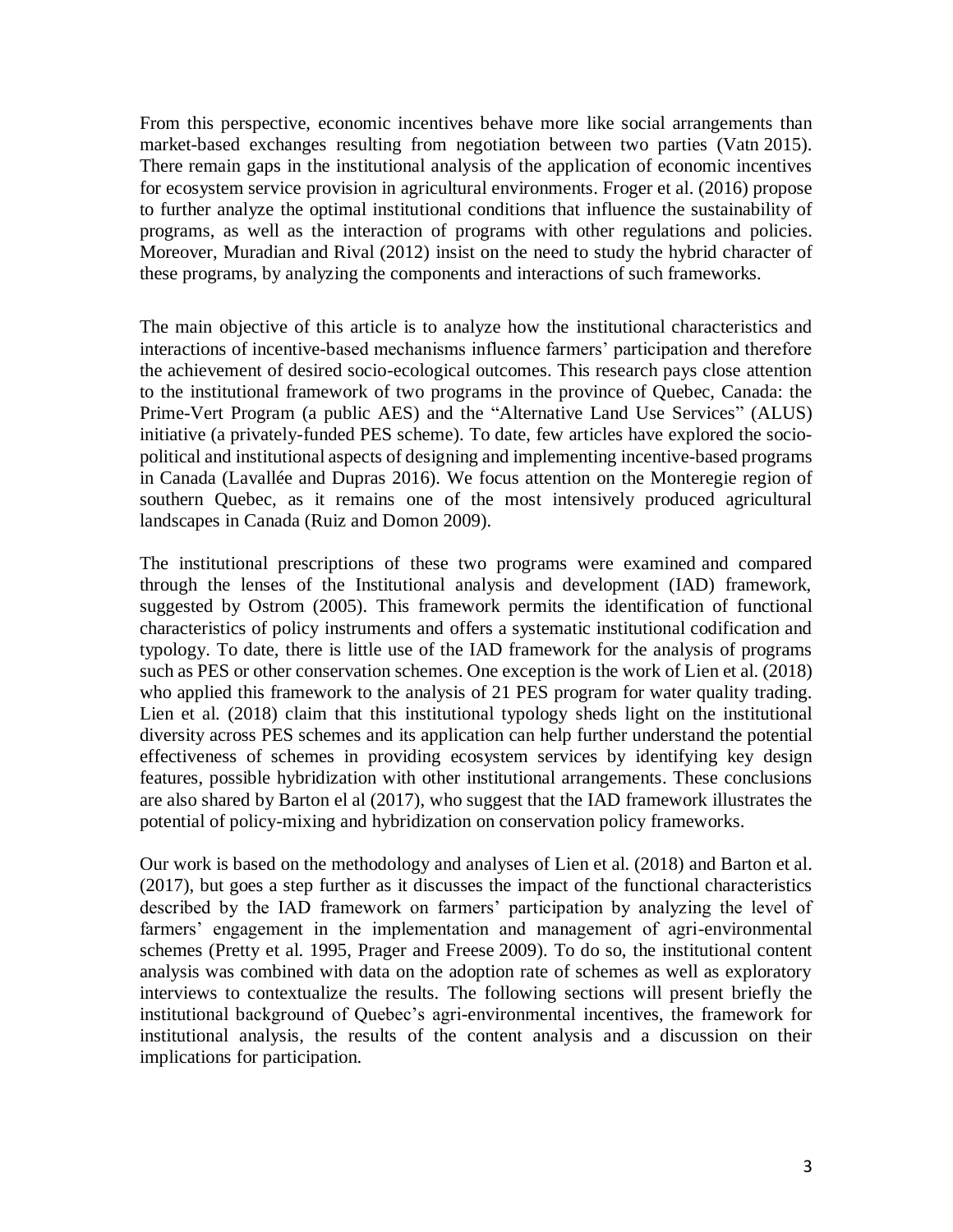## **2. Agri-environmental incentives in Quebec**

Quebec's agriculture has undergone a trend of intensification and specialization, especially in southern Quebec, where most agricultural land is situated (Lehner et al. 2014). This trend is the result of technological and production changes during the  $20<sup>th</sup>$  century, characterized by the replacement of pasture and traditional cereals by industrial-scale production of corn and soybean mainly destined for animal feed (Morisset and Couture 2010). Agricultural production shifted from an "inefficient" scenario towards one focused on economic growth and encouraging farmers to become "specialists" in the production of specific agricultural goods such as dairy, hog, corn and soybean (Morisset and Couture2010). The specialized and intensive agricultural model resulted in the decline in the number of farms and an increasing pressure to enhance yields per hectare of production. However, despite the push towards economic efficiency, Parcerisas and Dupras (2018) have recently illustrated that agriculture in Quebec has been increasingly inefficient in terms of energy use in recent decades.

This landscape change led to important environmental issues such as biodiversity and habitat loss, soil erosion, and an increase in nutrient runoff affecting water quality in rural areas (Jeswiet and Hermsen 2015, Terrado et al. 2015). To reduce the impact of nutrient pollution, agri-environmental practices have been put in place through regulation in Quebec since 2002. This included the introduction of the Agriculture Operation Regulation that requires farmers to produce agro-environmental plans, protect shorelines and to manage livestock waste (Zaga-Mendez 2016).

Moreover, voluntary programs aiming to encourage environmental conservation beyond regulatory requirements were introduced. The main goal of such schemes is to encourage agro-environmental practices such as the protection of riverbanks, the adoption of hedgerows, and the creation of multifunctional infrastructure. The main direct payment scheme to agricultural producers for the adoption of agri-environmental practices is the Prime-Vert program, implemented by the Ministry of Agriculture, Fisheries and Food (MAPAQ) since the early 2000s. Initially, the main objective of the program was to support farms in regulatory compliance, notably by subsidizing the construction of manure and slurry storage structures. Currently and as stated in the last version of the program (2013– 2018), Prime-Vert aims to: (1) promote and disseminate good agricultural practices; (2) support farms to adopt environmentally friendly production methods; and (3) promote collective initiatives to address issues on air quality, soil health, biodiversity and human health, as well as issues related to climate change (MAPAQ 2013).

In line with these objectives, the MAPAQ prioritizes three areas of intervention: (1) reducing the risks associated with the use of pesticides; (2) the adoption of effective soil conservation practises; and (3) biodiversity conservation. Prime-Vert has received significant funding from various strategic frameworks and action plans of Quebec and Canadian governments. In the first period of the program, CA\$162.1 million of financial assistance was disbursed (1997–2001), of which nearly one quarter (CA\$41.6 million) was allocated to agri-environmental advisory club funding (MEDDLCC 2003, Larbi-Youcef 2012).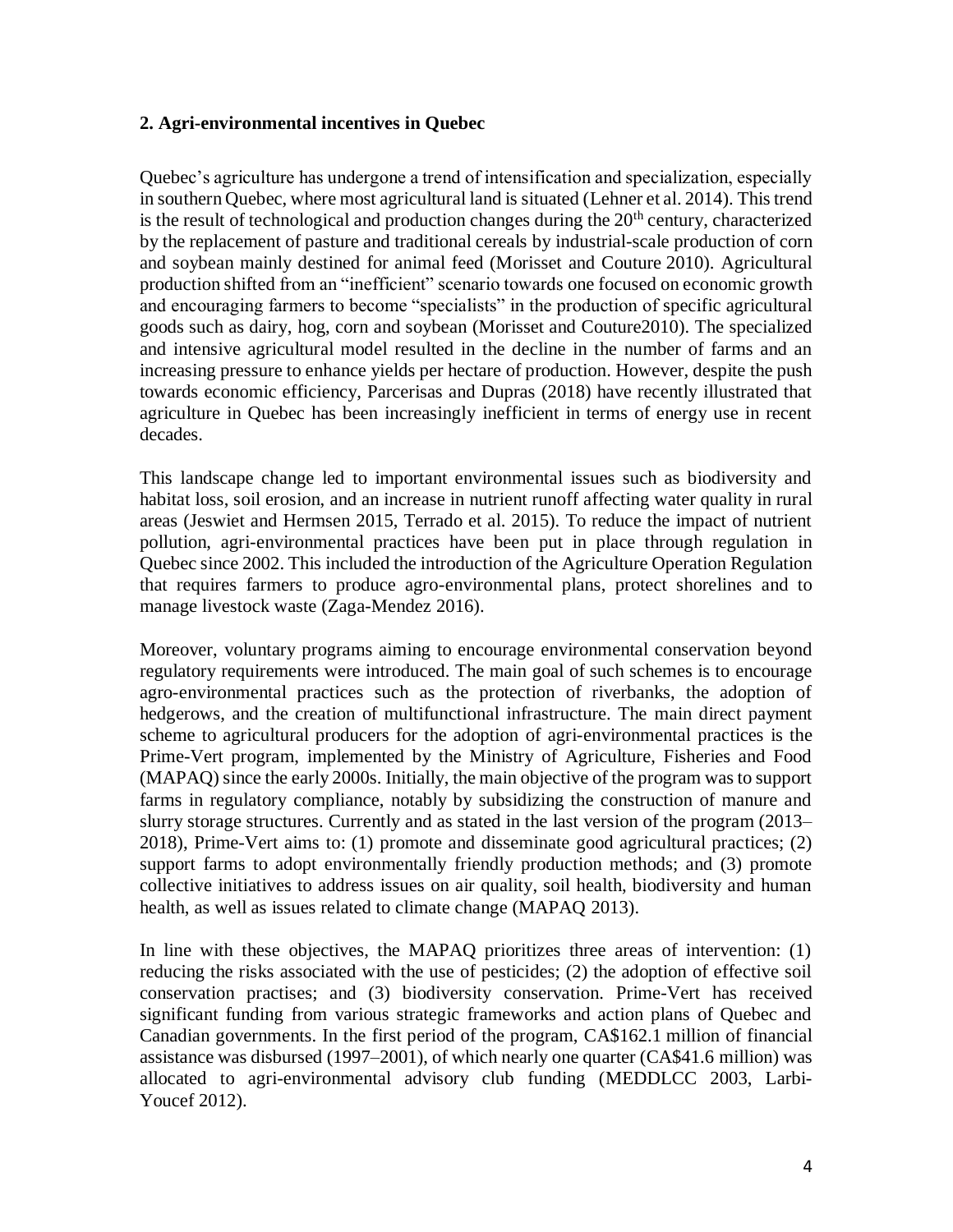Furthermore, since 2016, a private program, known as the "Alternative Land Use Services" (ALUS) initiative was introduced in Quebec to increase the provision of ecosystem services by farmers. This program was launched in the Montérégie region, as the first-ever PES program in Quebec. ALUS is an NGO that receives financial support from the W. Garfield Weston Foundation, a private Canadian family foundation which directs a significant proportion of its philanthropic mandate to fund projects in nature conservation. ALUS currently operates in six Canadian provinces and offers annual payments to farmers and ranchers for the ecosystem services they provide on agricultural landscapes. The implementation of ALUS in Quebec was established through a partnership between ALUS Canada and the Federation of Agricultural Producers of the Montérégie. The objective of the program is to provide an avenue for farmers to enhance biodiversed and multifunctional landscapes that improve air and water quality without the financial "burden" that this might entail in an otherwise intensive and productive landscape.

# **3. Analytical Framework**

As stated, we analyze incentives by paying attention to the functional characteristics of the schemes themselves (i.e. the way the institutional arrangements work and operate). While previous studies have offered analytical insight on how the institutional and socioecological context influence the implementation and design of agri-environmental programs (Bennett and Gosnell 2015, McDermott et al. 2010, Muradian et al. 2010), a few offers a systematic description of the functional characteristics of a program and how they influence participation (Barton et al. 2017, Lien et al. 2018, Ring and Barton 2015).

We take this void as a start point and apply a framework to identify these functional characteristics, and the type of interactions encouraged by agri-environmental programs. Specifically, we use the taxonomy of the Institutional Analysis and Development framework (Ostrom 2005) that has thus far been primarily developed for research on the management of common-pool resources, and could be applied to characterize the interactions encouraged by conservation policy instruments such as PES and AESs (Barton et al. 2017, Lien et al., 2018, Ring and Barton 2015). For instance, Barton et al. 2017 show how the characteristics of PES suggested by Wunder (2015) correspond with the "rules of use" of the IAD framework. Thus, the framework provides an adequate terminology to define the institutional context, and to study the socio-ecological interactions encouraged. We build on to the work of Barton et al. (2017) and Lien et al. (2018) in suggesting that the rule terminology can provide a common language for comparing the institutional structure of an agri-environmental initiative while avoiding arguments based on the ideal type of instrument.

3.1. Codification of rules with the institutional grammar

To apply the IAD typology, we first use the Institutional Grammar Tool (IGT) proposed by Crawford and Ostrom (1995) to code and deconstruct relevant policy documents and other institutional declarations identifying the actor, actions affected and conditions of the two programs mentioned. The institutional grammar tool permits the identification of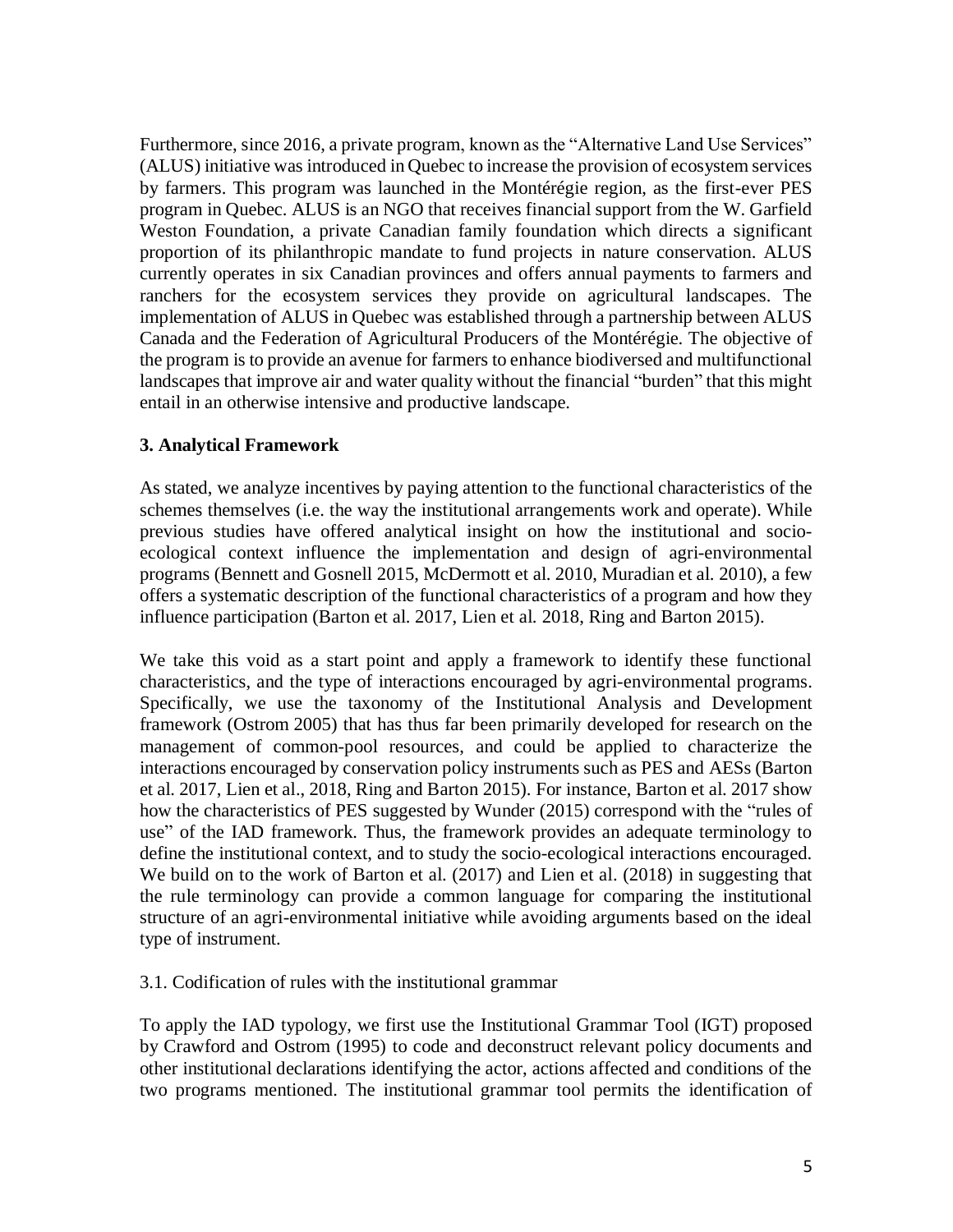individual elements of a policy by isolating policy-embedded directives that determine agents and outcomes (Carter et al. 2016). The unit of observation is the *institutional statement*, defined as a statement that allows, authorizes or prohibits a particular action. An institutional statement can include up to six components: (1) the *attribute* that refers to the animated actor responsible for performing an action; (2) the one who receives the action (*object*); (3) the operator who indicates whether the action is required, authorized or prohibited (*deontic*); (4) the action itself (*aim*); (5) the spatial, temporal and procedural circumstances under which the action is performed (*conditions*); and (6) the punishment for non-compliance (*or else*) (Siddiki et al. 2012, Basurto et al. 2009).

The application of this codification process presents certain challenges, primarily the choice of vocabulary and structure of sentences chosen by the authors of the policy (Carter et al. 2016). Reinterpretation and changes to vocabulary and sentence structure can sometimes facilitate the coding of written rules. However, such changes to institutional declarations introduce elements of subjectivity into the codification process, and are likely to diminish the reliability of the exercise. In light of these methodological risks, we followed Carter et al. (2016) suggesting stricter coding rules, based on guidelines offered by Sidikki et al. (2012) and a minimum of text modifications. Table 1 illustrates the first codification process applied to identify institutional statements and their content.

| <b>Institutional statement component</b> |            | <b>Description</b>                                                                         |
|------------------------------------------|------------|--------------------------------------------------------------------------------------------|
| A                                        | Attribute  | Organization or actors who can/should/must conduct an action                               |
| B                                        | Object     | Organization or actor who receives the action                                              |
| D                                        | Deontic    | Verbal mode indicating if an action is permitted, obliged or<br>forbidden.                 |
|                                          | Aim        | The action, the goal of the action and how it should be conducted                          |
| $\mathbf C$                              | Conditions | Restrictions and conditions of action, such as the "when", "where",<br>"if", and "unless". |
| O                                        | Or else    | Sanctions or consequences for non-compliance                                               |

Table 1: Components of the institutional statements of the Institutional grammar tool (Carter et al. 2016, Sidikki et al. 2012)

## 3.2. Content analysis of rules

The second step was to analyze the content of the institutional statements based by applying the IAD rule typology. This typology facilitates the analysis of the operationalization of rules by classifying them into seven categories (Ostrom 1986, 2005). The main indicator to categorize rules is the content of the "Aim" of coded institutional statements (Ostrom, 2005).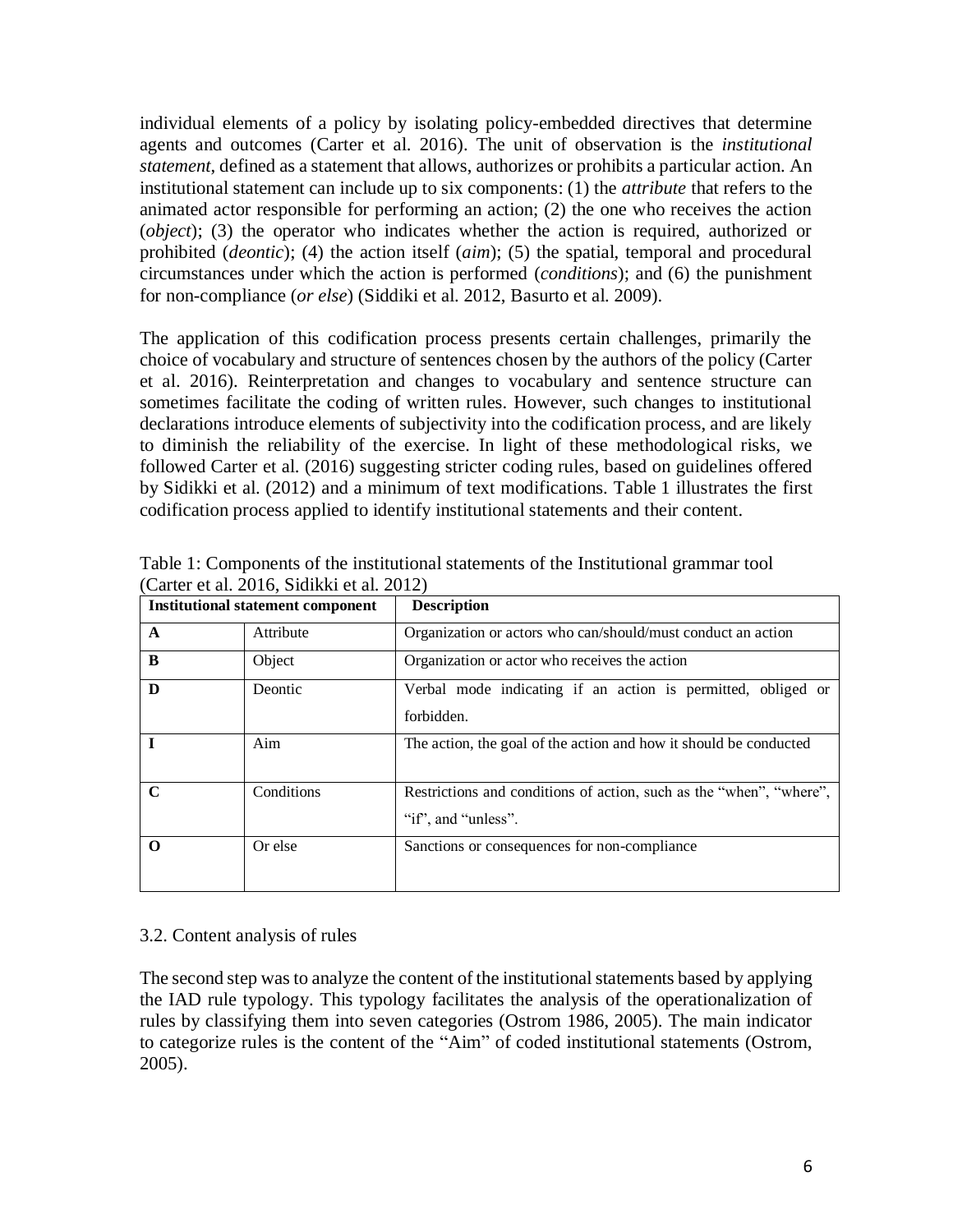The interactions between rules shape what Ostrom calls the "action situations" (Ostrom 2005, Carter et al. 2016). As detailed in Table 2, in an action situation, the position of actors are defined by "position rules." Actors assume a position (i.e. a role) according to "boundary rules" that define who has the right to enter the action situation. The actions expected are defined by the "choice rules" and joint actions or collaborative situations are affected by the 'aggregation rules.' The information available to participants are influenced by "information rules". The benefits and costs attributed to the results of an action, in our case the incentives or punishments, are defined by 'payoff rules.' Finally, the potential outcomes are affected by "scope rules" (Kiser and Ostrom 1982, Ostrom 1986, 2005, Barton et al. 2017).

Table 2: Description of the rule typology and the content analysis questions—adapted from Barton el al 2017)

| Rule Type            | Description                                                                                                                                                                            | Analytical questions                                                                                                                                                                                                                                                                                           |  |
|----------------------|----------------------------------------------------------------------------------------------------------------------------------------------------------------------------------------|----------------------------------------------------------------------------------------------------------------------------------------------------------------------------------------------------------------------------------------------------------------------------------------------------------------|--|
| Position<br>rules    | They define the role played by each<br>actor. They determined the minimum<br>or maximum number of actors for a<br>given position (participants,<br>administrators, etc.)               | Who are the actors targeted by the program?<br>$\overline{a}$<br>Who manages or promotes the program?<br>$\frac{1}{2}$                                                                                                                                                                                         |  |
| Boundary<br>rules    | They identify the prerequisites (e.g.<br>characteristics, skills, possessions) for<br>individuals to be eligible to hold a<br>particular position.                                     | What are the eligibility requirements to<br>participate in the program?                                                                                                                                                                                                                                        |  |
| Choice rules         | They specify the actions an actor<br>should or should not take. Often, such<br>rules also indicate the conditions that<br>affect what an actor must or must not<br>do.                 | What are the practices funded by the<br>$\blacksquare$<br>program?<br>What are the actions that are not funded by<br>the program?<br>What are the responsibilities of the actors<br>$\blacksquare$<br>participating, administrating or promoting<br>the program?                                               |  |
| Aggregation<br>rules | They determine the actions<br>that<br>involve two more individuals, and set<br>the conditions for collaboration                                                                        | Are the actions requiring collaboration?<br>the<br>conditions<br>for<br>What<br>are<br>this<br>collaboration?                                                                                                                                                                                                  |  |
| Information<br>rules | They indicate what are the permitted<br>channels of communication between<br>the<br>which<br>manner<br>by<br>actors.<br>information flows, and what form of<br>information is allowed. | <b>Is</b><br>exchange<br>$\sigma$ f<br>there<br>$\Box$<br>any<br>information/knowledge among participants,<br>and/or with other actors (e.g. consultants,<br>managers)?<br>How does this exchange occur?<br>$\qquad \qquad \blacksquare$<br>What type of information is exchanged?<br>$\overline{\phantom{a}}$ |  |
| Pay off rules        | They assign rewards and sanctions to<br>specific actors.                                                                                                                               | What is the payment/incentive offered by<br>$\blacksquare$<br>the program?<br>Are there sanctions or consequences for not<br>$\qquad \qquad \blacksquare$<br>complying with the program?                                                                                                                       |  |
| Scope                | They identify the outcomes, goals or<br>results of the actions.<br>They may<br>include the parameters, the range or the<br>variables to measure the<br>desired<br>outcome.             | What is the main outcomes of the program<br>$\blacksquare$<br>How are these outcomes measured?<br>Is there a monitoring system to account for<br>the provision of ecosystem services or the<br>impact of the program?                                                                                          |  |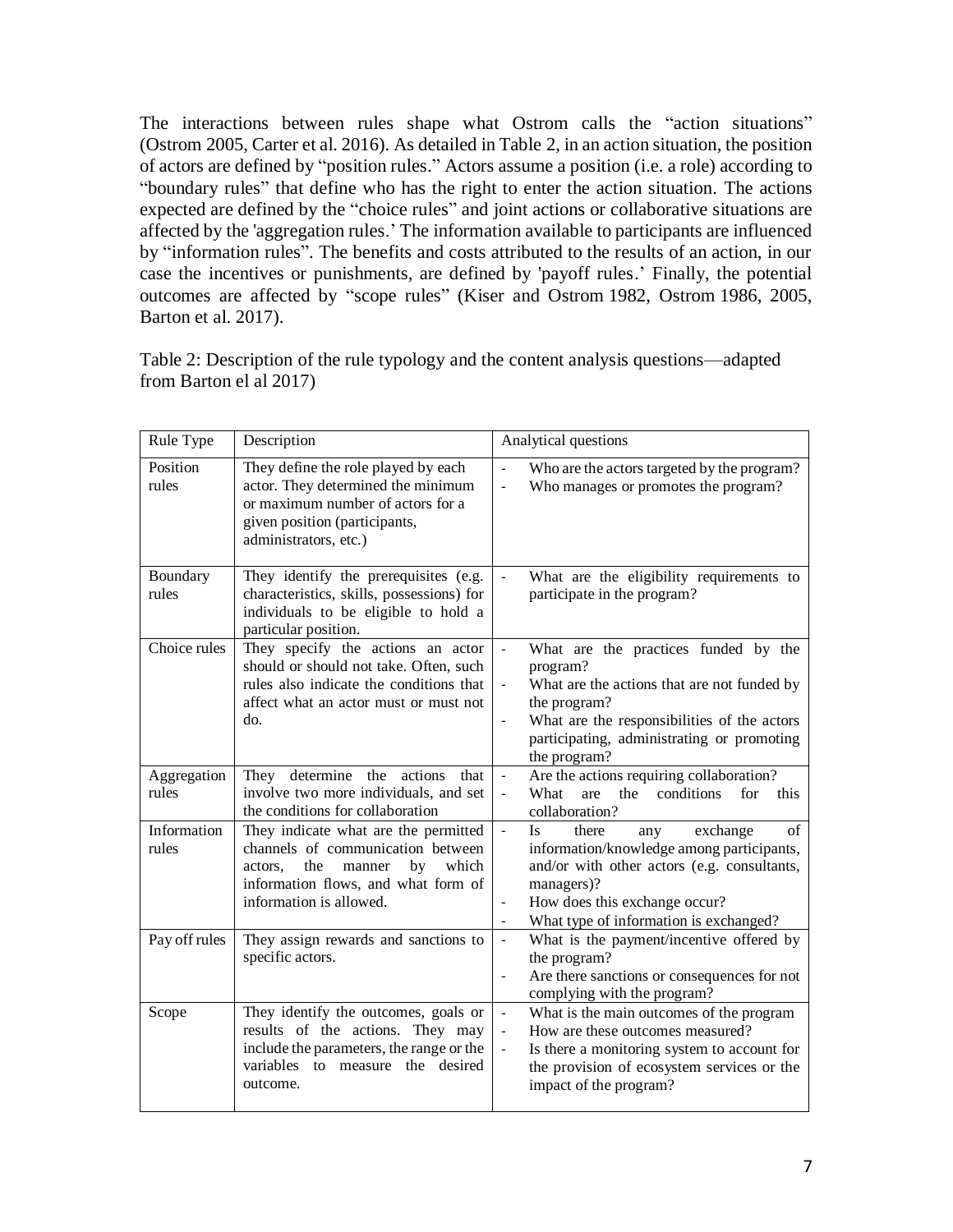In this work, the content of the institutional statements was codified using the features of the rules typology of the IAD framework to qualitatively describe resulting action situations. Table 2 presents as well the content analysis questions that were adapted to the study of incentive mechanisms and used to classify the institutional content. The content analysis was combined with governmental data on the participation rate and the impact of the programs over the past years in Quebec to discuss the implications of the incentive. We conducted ten (10) exploratory interviews with farmers, managers and agronomists as well as field visits (5) to understand the context in which these schemes operate and further our understanding of how these agri-environmental institutions unfold in practice.

## 3.3. Impact on participation

In order to discuss the impact of the functional characteristics described by IAD framework on farmers' participation, we need to understand what participation to an incentive mechanism means. There are several conceptual frameworks that evaluate the role of participation in a given policy initiative or governance strategy (Carr 2015). This work draws on the levels of participation suggested by Pretty et al. (1995) and Prager and Freese (2009) in relation to the implementation of participatory processes in agri-environmental schemes. Participation in decision-making can reach different levels: actors can be consulted, be present in the decision-making process, have the possibility of influencing or even controlling all the results (Prager and Freese 2009). Therefore, the type of participation depends on the role of actors and their control over the results.

In relation to market-based mechanisms, *incentive-based participation* occurs when stakeholders participate by providing resources such as conservation labour, in exchange for food, money or other material incentives (Prager and Fraser 2009). It is very common to call this type of engagement "participation," but actors often have no decision-making power over the process and may terminate conservation efforts when the incentives end (Prager and Fraser 2009). On the contrary, *interactive participation* occurs when actors take part in the joint analysis of the project, influencing action plans, moulding the formation of new local institutions or strengthening of existing institutions. In this situation, farmers take control of local decisions, and have an interest in maintaining structures or practices. This more engaged degree of participation is reached when actors reshape or create new independent initiatives from institutions initially proposed by an agrienvironment scheme (Shapiro-Garza, 2013; Prager and Fraser, 2009).

## **4. Results**

This section presents a comparison of the Prime-Vert and ALUS programs based on functional characteristics, including the position of actors, the boundaries of the program, the choices encouraged, the aggregation of actions, the exchange of information, the type of pay off and the scope of the programs. We first codified the administrative guidelines of the Prime-Vert program, the description of the ALUS program as well as the contract between the federation of farmers and producers. Table 3 illustrates the number of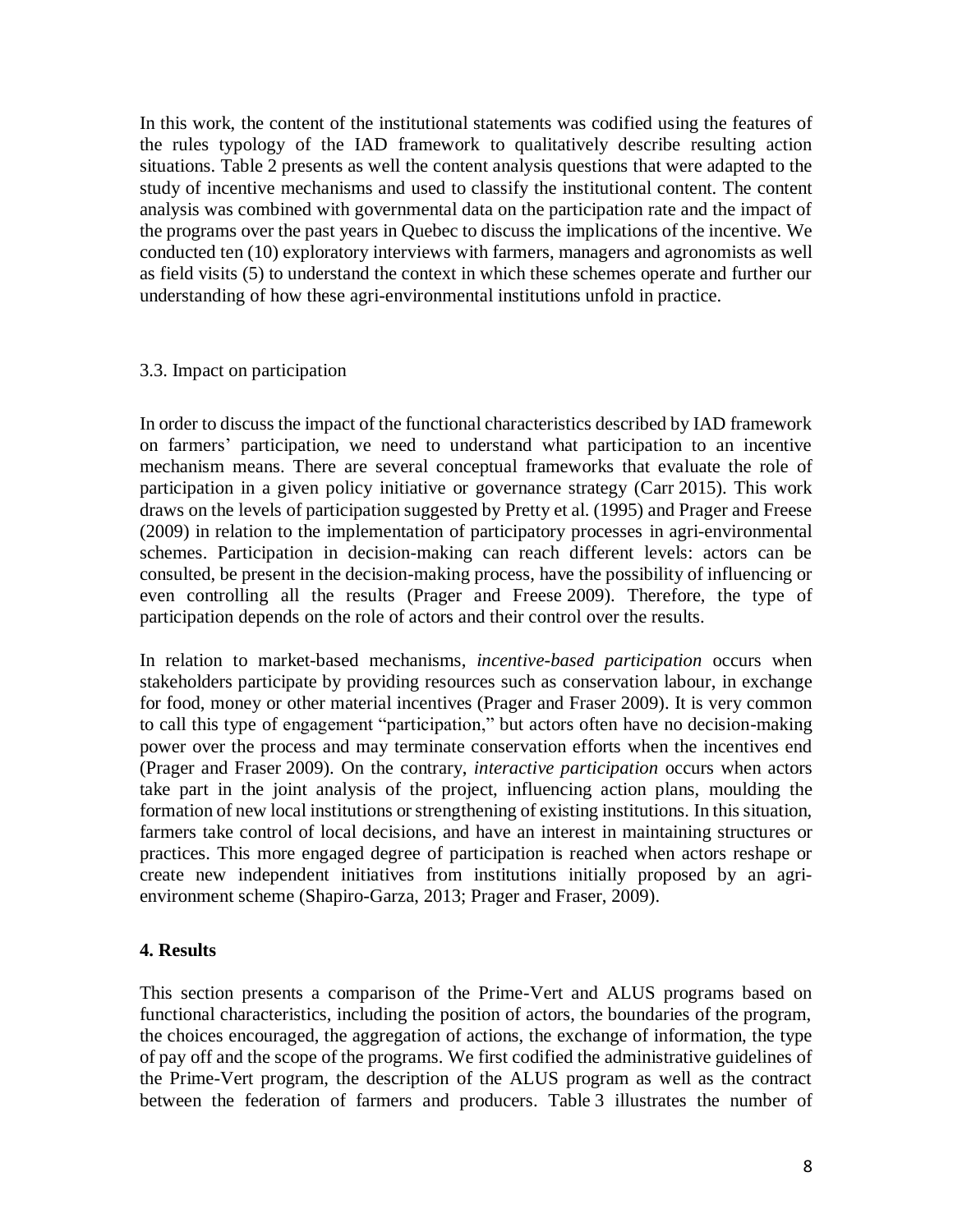statements identified in each type of documentation. These 291 statements served as the basis of the content analysis using the rule typology.

| <b>Policy Document</b>                                               | Number of         |
|----------------------------------------------------------------------|-------------------|
|                                                                      | <b>Statements</b> |
| <b>ALUS</b> Contract                                                 |                   |
| <b>ALUS</b> Description                                              |                   |
| Prime-Vert measure 4201: Guidelines to extend riparian buffer strips |                   |
| Prime-Vert measure 4200: Guidelines for hedgerows                    |                   |
| Prime-Vert measure 4203: Guidelines for biodiversity conservation    |                   |

Table 3: Number of institutional statements resulting from the ADICO codification

## 4.2. Rules

4.2.1. Position of Actors

*Prime-Vert*. The program targets all agriculture producers in Quebec, inviting them to voluntary submit a request to their ministry of agriculture (MAPAQ) regional office. It is the Ministry's regional representatives who judge the eligibility of projects and administer the funds. In order to submit an application, producers work with an agronomist, who advises them on the types of practices to adopt and on the preparation of documents. There is no limit to the number of participants that can subscribe to the program, but the number of participants follows a "first come first serve" basis, depending on funding available at the federal and provincial level. The government is in charge of the design and conception of the program.

*ALUS.* This program applies only to farmers residing in the Montérégie region. The producer is required to apply for funding through the *Union des Producteurs Agricoles— Montérégie* (Quebec farmers' union, henceforth UPA-Montérégie) which coordinates the management and promotion of the program. The funding comes mainly from private sources such as ALUS Canada and, Soleno (a local drainage company). The city of Saint-Jean-sur-Richelieu and the regional county governments also contributes to the program, but less than private investments. An ALUS committee is held which oversees the functioning of the program and judges the eligibility of proposed projects. The committee is composed of representatives of agricultural producers, ALUS coordinators, the president of the UPA-Montérégie, agricultural stakeholders, watershed organizations and agrienvironmental extension services (i.e. *clubs de conseil*). Two ALUS coordinators are in charge of their operations on a day-to-day basis. Producers are encouraged to work with an agronomist to present and develop an infrastructure plan for the installation of specified agri-environmental measures. The design of the program is the result of a negotiation between ALUS-Canada, in determining overall program goals, and the UPA-Montérégie who manages ALUS in Quebec.

# 4.2.2. Boundaries of the Program

*Prime-Vert.* To be admitted, producers must respect current regulations, such as the Agricultural Operation Regulations and the Pesticide Act. Producers need to declare that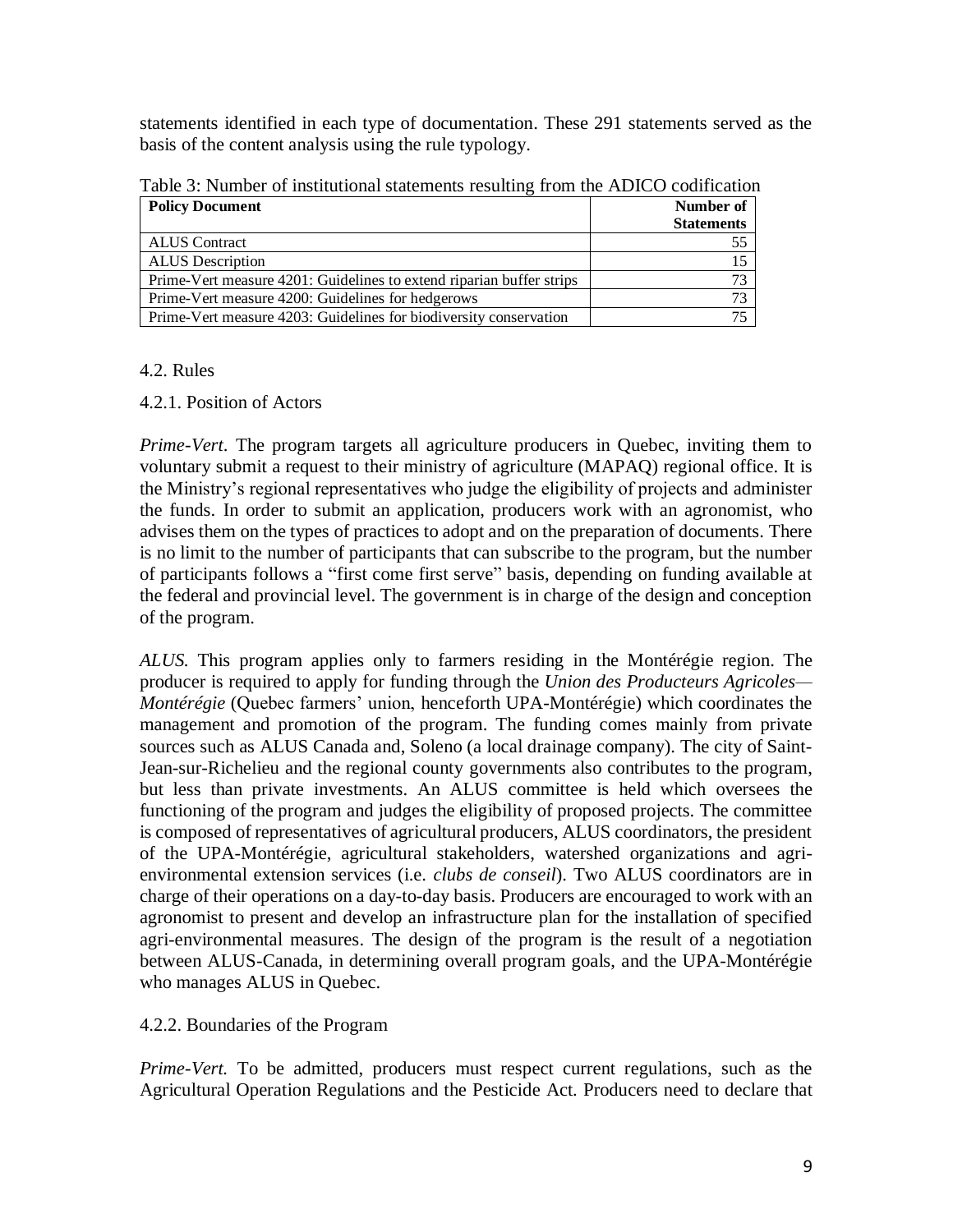they produced an agri-environmental management plan and a phosphorous balance sheet. The program only supports farms engaged in an integrated management approach, and this commitment must be reflected in the development of an accompanying agri-environmental plan (AAP). The AAP is a tool for recognizing the agri-environmental risks present on a farm and for describing the agri-environmental practices that must be implemented by the farmer in order to reduce those risks. Producers must present a complete request to the Ministry and await approval before implementing any agri-environmental projects. The producer must also obtain all authorizations (e.g. municipal or governmental) necessary for the realization of the project. No formal contract is established between the producers and the Ministry.

*ALUS.* The program offers payments for new agri-environmental infrastructure, thus producers must show that the project has not already been carried out and wait for the acceptance of the project by the UPA-Montérégie before its implementation. Similarly to Prime-Vert, producers must obtain all authorizations (e.g. municipal or governmental) for the realization of the project. The area of the project must be beyond the regulated buffer requirements according to the existing policy protecting shores and shorelines. Producers are required to carry out the implementation of projects themselves, though, they might ask for support from the UPA-Montérégie or other public or private funding sources. Producers must submit a complete project request including a description of the project, expected cost structure, aerial or visual maps of planned new infrastructure, consent of the landowner where necessary, and any permits and certificates if required by the municipality. Once the project is accepted, producers sign a contract with the UPA-Montérégie detailing all the condition of payments and expected participation. A chosen participant may terminate this contract at any time within 30 days-notice. In the case of receiving financial assistance from the UPA-Montérégie in implementing projects, participants will reimburse a portion of the costs of implementation to the UPA. .

## 4.2.3. Choice of Practices

*Prime-Vert*. All green infrastructure must follow the design criteria approved by the Ministry, including the minimum and maximum width of the project, as well as adhering to recommendations on the composition and vegetative density (percentage of herbaceous species, trees or shrubs) of planted species. The producer must meet these standards in order to be admitted to the program and to receive their compensation. In addition to these conditions, projects must comply with regional standards as stipulated in specifications and data sheets suggested by the regional department. For instance, some counties demand a winder buffer between the cultivation zone and a waterbody. Producers must also declare that they aim to maintain the practice for a minimum of 5 years.

*ALUS*. Producers do not have to follow any specific technical prescriptions on the composition of the agri-environmental infrastructure installed to be admitted to the program. It is up to the producers to decide the site, length and composition of the project. However, the annual payment is adjusted according to the ecological value of the project and the area covered, following retribution charts designed by the ALUS coordinators.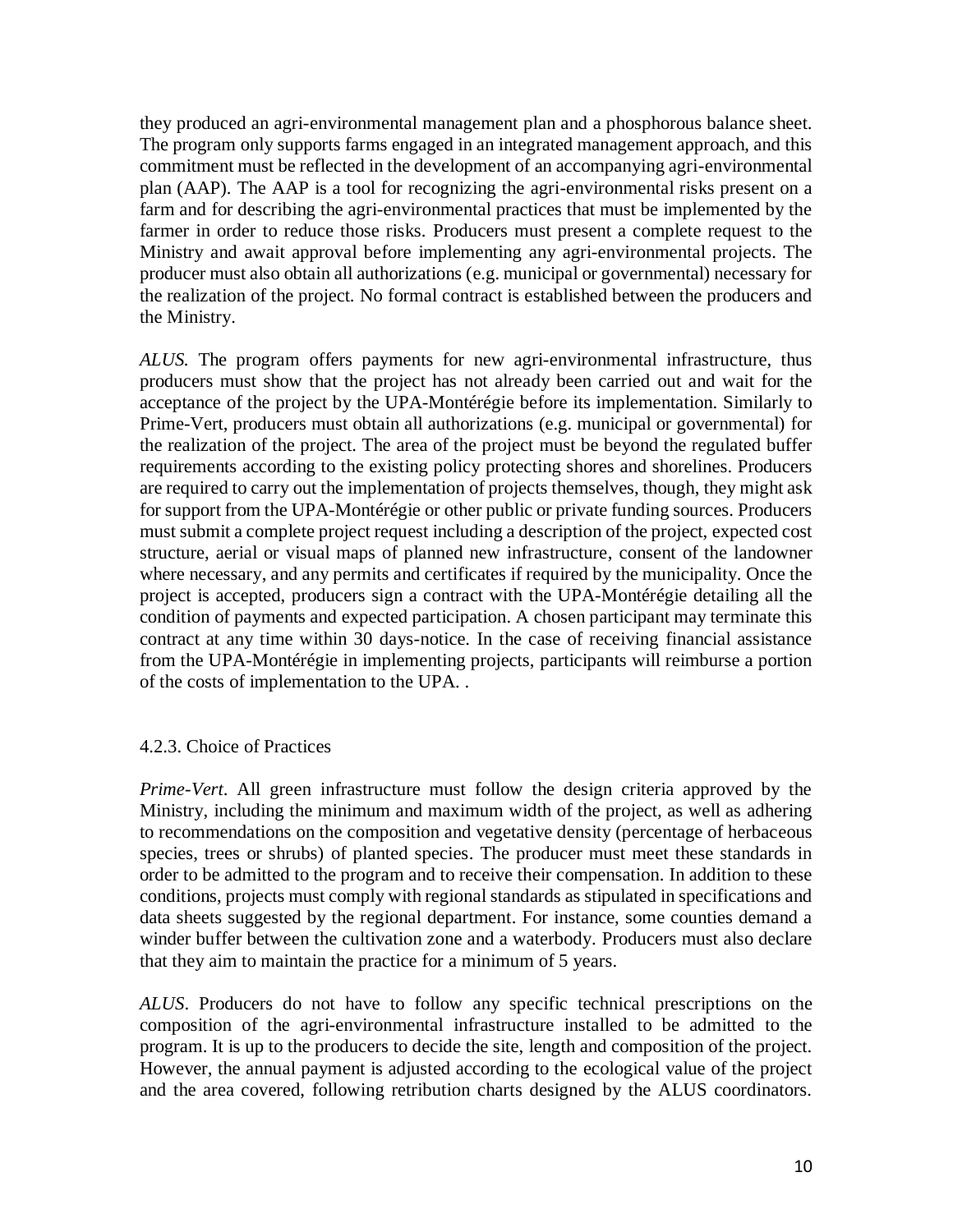Producers must maintain the soil in accordance with the recommendations suggested by the UPA-Montérégie and protect the project against any grazing by livestock. Moreover, the producer must not alter, displace or destroy the project throughout the duration of the contract, without the written authorization of the UPA-Montérégie. Finally, participants must agree to transfer to the UPA-Montérégie, any present or future carbon offset or ecological credits potential of funded projects.

Prime-Vert and ALUS each fund 9 different types of biodiversity conservation practices. Table 4 details each type of project according to the language used by the respective programs' guidelines.

| Prime-Vert                                  |                                                 | <b>ALUS</b>         |                                                                        |  |
|---------------------------------------------|-------------------------------------------------|---------------------|------------------------------------------------------------------------|--|
| <b>Hedgerows</b>                            | Trees                                           |                     | Pond surrounded by a vegetative<br>strip (trees and shrubs)            |  |
| Extended                                    | <b>Shrubs</b>                                   | High                | Reforestation of a wetland with<br>trees and shrubs                    |  |
|                                             | Mixed (trees, shrubs and/or<br>grass)           | ecosystem<br>value  | Multifunctional hedge (trees and<br>shrubs) with strip for pollinators |  |
| riparian<br>strips                          | Arborescent (trees and shrubs)                  |                     | Multifunctional hedge (trees and<br>shrubs)                            |  |
|                                             | Riparian bands for<br>biodiversity              |                     | Windbreak hedge (trees)                                                |  |
| Infrastructure<br>favouring<br>Biodiversity | Flower strip or island                          | Medium              | Shrubs hedge                                                           |  |
|                                             | Wooded hedge rows or island                     | ecological<br>value | Flower meadow with shrubs and<br>herbaceous plants                     |  |
|                                             | Buffer zone for zones of<br>ecological interest | Low<br>ecological   | Hedge for pollinators<br>(herbaceous and grasses)                      |  |
|                                             | Ponds or swamps                                 | value               | Meadow with herbaceous                                                 |  |

Table 4: Practices encouraged by the Prime-Vert and ALUS program

# 4.2.5. Aggregated Actions

*Prime-Vert*. The main action that requires collaboration is in the application process itself. Farmers need to be followed by an agronomist to complete the forms and in preparing and submitting an agri-environmental plan. The agronomist completes the required paper work and designs the project in order to facilitate the process and to manage the bureaucratic burden of subscriptions to the program. Producers can also choose to collaborate by subscribing to a second stream of the program, based upon a collective action approach. This approach involves three or more farmers in the watershed collectively implementing joint agri-environmental structures within the Prime-Vert program. This collective approach incentivizes farmers to receive an additional 20% in compensation once admitted to the program. To be admitted, farmers must collectively present a request to the regional division to be approved as a collective agri-environmental initiative.

*ALUS.* A strong degree of collaboration is evident between the ALUS coordinators at the UPA-Montérégie and farmers. The UPA-Montérégie coordinators are tasked with promoting the program and guiding potential participants through the application process. They also support farmers in seeking other funding sources to cover the cost of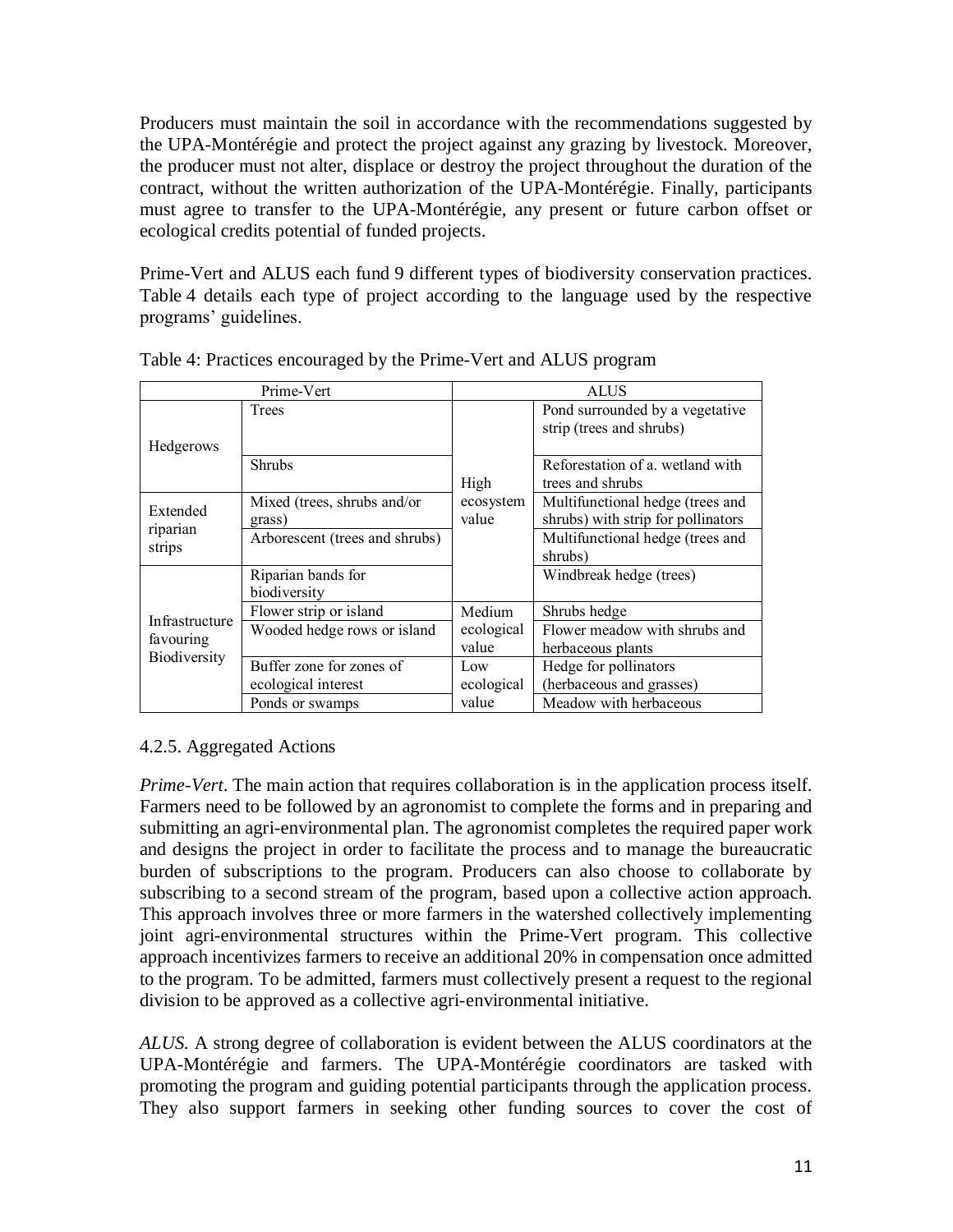implementation and are in charge of supervising the implementation and sustainability of the projects. Collaboration between actors is also evident in the ALUS committee in relation to reviewing and approving potential projects. Additionally, producers can be supported by an agronomist throughout the design of the project and in the application process.

## 4.2.6. Information Exchange

*Prime-Vert.* The Ministry provides agronomists and producers with detailed guidelines and fact sheets to facilitate the completion of the request and the determination of practices eligible for funding. The regional division also produces promotional material and organizes presentations of the program. These are the main information channels that formally exist between the manager of the program and participants. It was noted communication often took place between farmers, the agronomist, and the regional division in the completion of the request. Additionally, the Ministry frequently organizes consultations and exchanges with agri-environmental groups in the management and updating of the program. These channels of communication are not formally detailed in written documents. Rather, consultations often take place informally and are often unidirectional in the sense that the Ministry informs about updates to the program, but does not permit the active participation of farmers in the design and management of the program.

*ALUS*. Information is transmitted by the coordinators to potential participants through the existing channels of the UPA-Montérégie (e.g. assemblies, meetings, newsletters). Coordinators are also in constant contact with farmers who participate. The UPA-Montérégie also organizes field visits to showcase agri-environmental practices and entice ALUS to regional stakeholders, including neighbouring farmers not yet subscribed to the program. No details have been provided on the nature of information exchange between stakeholders in the ALUS committee, during the design phase of the program.

# 4.2.7. The Payoff

*Prime-Vert.* The main incentive serves to cover the cost of implementation of well-defined projects. The reimbursement initially covers 70 % of the implementation cost and is a onetime payment. The coverage can reach up to 90% if the project is part of a collective approach as recognized and approved by the Ministry. Payments cover the costs of the development of new infrastructure as opposed to financially compensating for the loss of revenue from production. In addition, the program does not provide funding for the maintenance of practices, which must be fully borne by the producer. In the event that a producer does not realize any type of project according to the approved plans, the Ministry reserves the right to demand repayment of the compensation granted or to block access to other financial assistance within the framework of the project.

*ALUS.* Implementation is financed by either the producer or in partnership with other agencies (MAPAQ or the UPA-Montérégie). Participants receive annual payments for a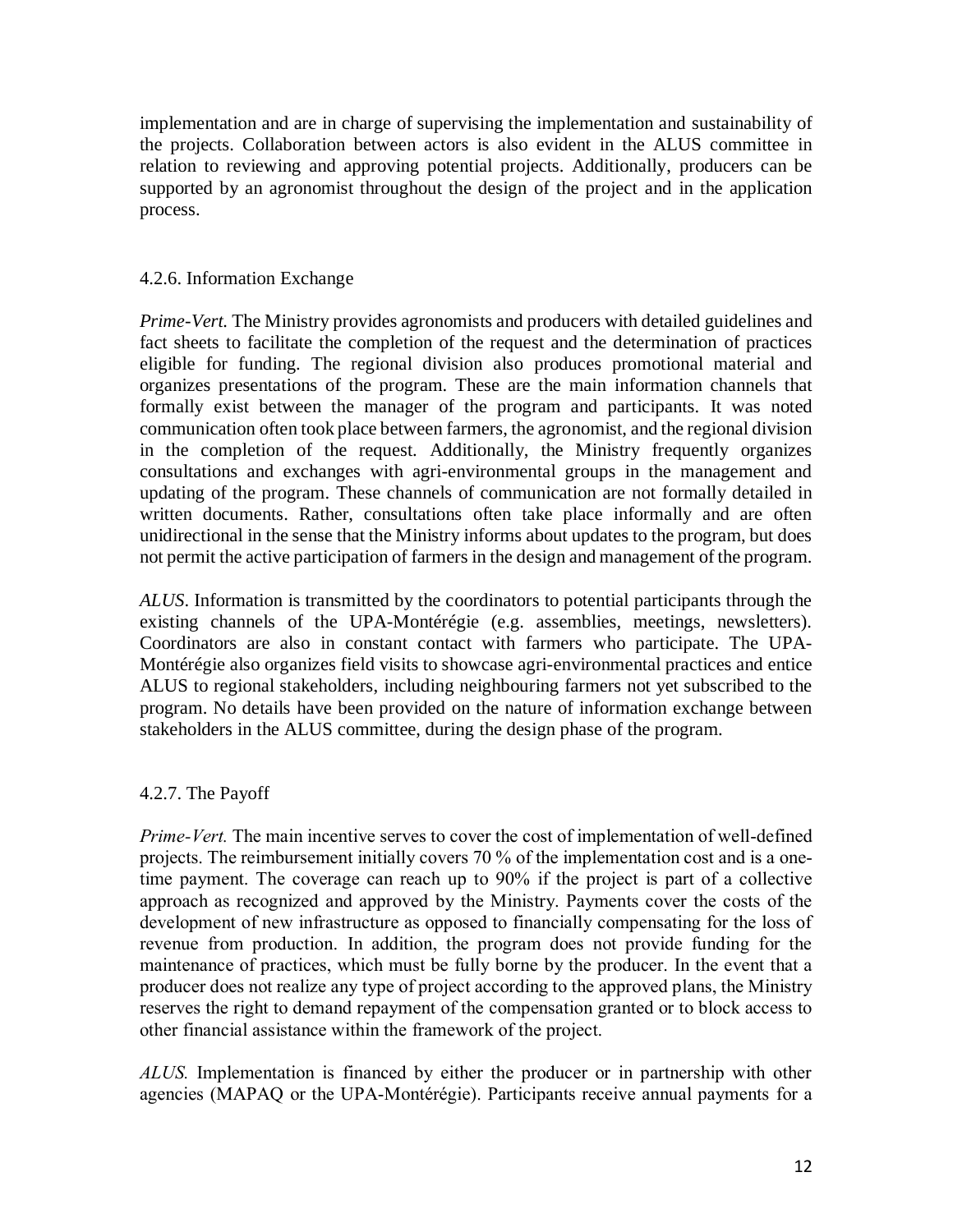period of five years to maintain the project according to contract conditions. Payments are calculated according to the rate per hectare of ALUS activity installed and the area of the project, rather than on opportunity costs for farmers or market values of ecosystem services. However, the longer-term intention to more closely link beneficiaries of ecosystem services with service providers (agricultural producers). The current payment is calculated based on the price of land in the Montérégie region. The UPA-Montérégie may adjust the annual payments based on the actual area of the project if different from the estimated area at the time of design.

## 4.2.8. Scope of the programs

*Prime-Vert*. Since there is no legal contract between the producer and the Ministry, it is difficult to analyze the type of commitment that producers make in providing ecosystem services in the long term. However, in the application form, producers sign a declaration committing to "maintain the integrity of the facilities, works or equipment that are the subject of this application and to maintain them for a period of five years". It should be noted that the program only stipulates rules on the control and monitoring measures to verify the completion of projects. Admitted farms have a maximum of 15 days following the completion of the project to submit a "certificate of conformity " completed and signed by a professional consultant. The payment is conditional on the presentation of this certificate. This attestation must indicate whether the improvements are in conformity with the project approved by the Ministry, including all supporting documents as well as photographs of the project's implementation. In sum, it is only the realization of the infrastructure that is verified and not the permanence of the installations over time.

ALUS. Payments are made during the five years of the contract, following an annual inspection of the funded projects. If the attainability or long-term maintenance of the project is compromised, a mutual agreement with regard to the actions necessary to rectify non-compliance might be established between the farmer and the UPA-Montérégie. The UPA-Montérégie may terminate the contract if participants do not respect all terms of the contract or if the mutual agreement is not achieved according to the deadlines and satisfaction of the UPA-Montérégie. In case the UPA-Montérégie has paid the implementation costs, a reimbursement of implementation costs will be requested from farmers, with failure to do so resorting to potential legal recourse.

# *4.3 Participation*

A major strength of the Prime-Vert program is the funding of various agri-environmental practices that go beyond regulation. As shown in Table 5, the latest version of the program (2013–2018) established approximately 2,900 projects across Quebec, involving roughly 2,100 agricultural producers. This funding is concentrated in regions of intensive agriculture such as Montérégie. However, the program remains unpopular among producers in the province, despite significant investment. In considering the total number of farms in Quebec in 2016, only 7% of farmers benefited from Prime-Vert between 2013 and 2018 across Quebec, with the rate limited to 10 % for the Montérégie region.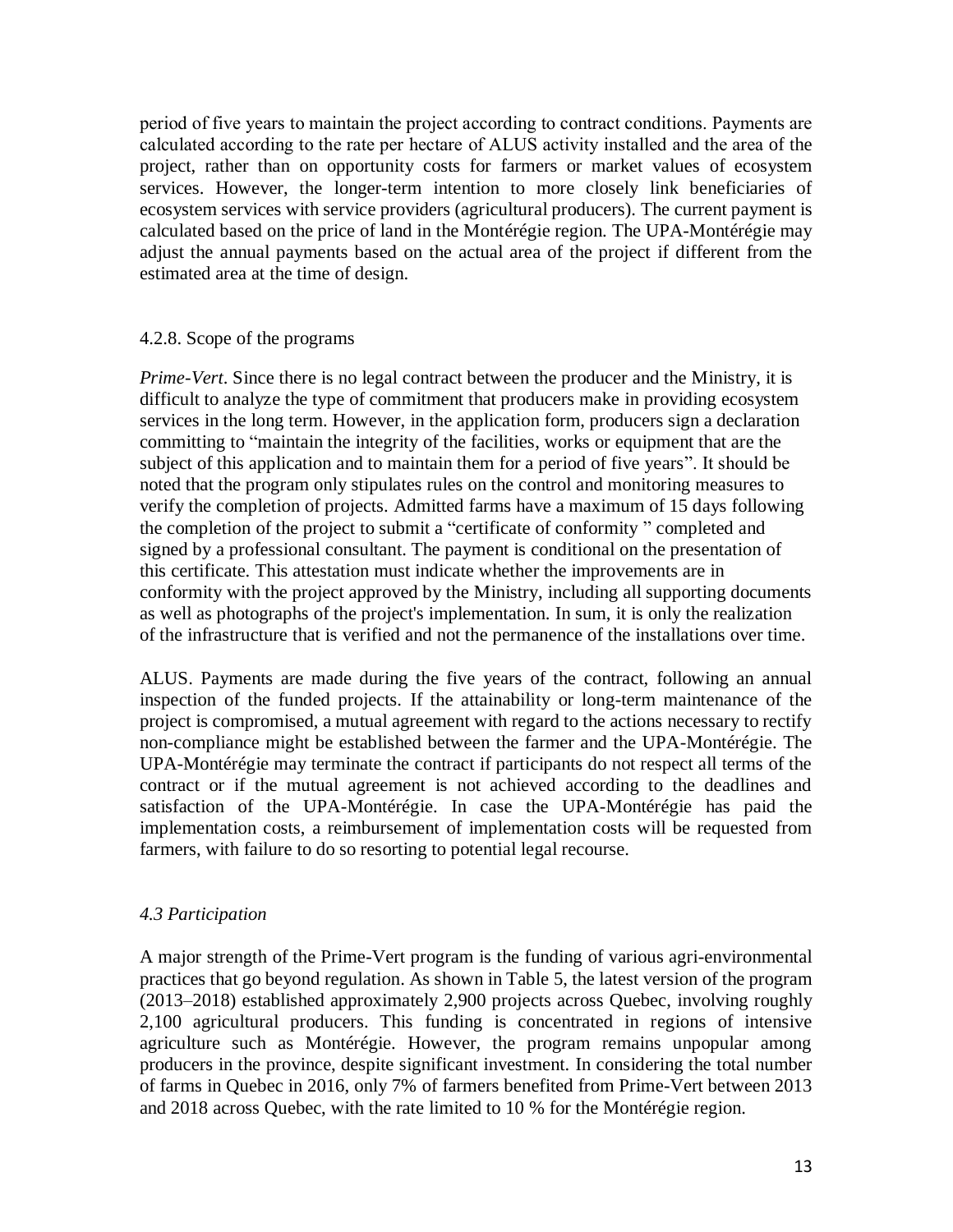Tableau 5: Number of beneficiaries, number of projects and amounts disbursed by the Prime-Vert program (2013–2018)

| Region              | Number of<br>farmers | Number of<br>projects | Total<br>funding | Number<br>of farms            | Percentage of<br>Adoption <sup>2</sup> $(\%)$ |
|---------------------|----------------------|-----------------------|------------------|-------------------------------|-----------------------------------------------|
|                     |                      |                       |                  | in the<br>region <sup>1</sup> |                                               |
| Montérégie          | 695                  | 887                   | 3,947,243        | 6,748                         | 10.30                                         |
| <b>Quebec total</b> | 2,132                | 2,903                 | 17,089,070       | 28,919                        | 7.37                                          |

Source: *MAPAQ, 2017. Data obtained from an access to information request.*

<sup>1</sup> Number of farms according to the Agricultural Census 2016. Source: Statistiques Canada.

<sup>2</sup> This percentage represents the ratio between the number of beneficiaries and of the Volet 1 of the program in the region and the total number of farms.

Although the program encourages a wide variety of practices, these are not equally popular among farmers. Table 6 shows the distribution of the number of projects funded by the program, between 2013 and 2018. It can be seen that measures to acquire and improve equipment for the reduction of risks related to the pesticide application has received significant funding. These measures represent nearly 60% of subsidized projects and have received nearly 38% of the amounts disbursed for Quebec. The expanded riparian buffer strips, hedgerows and biodiversity-enhancing development represented a mere 1.79%, 11.82% and 1.65% respectively of total projects financed. These data show that the number of projects funded for the development of biodiversity conservation measures remains marginal compared to other practices offered by Prime-Vert. It is important to note that these data do not consider projects financed prior to 2013. Nevertheless, they provide a portrait of current program priorities and impacts in the adoption of agri-environmental practices and in delivering.

| Practice                                                             | Number<br>of<br>projects | Funding (CA\$)  | Percentage of<br>total projects | Percentage<br>of total<br>funding |
|----------------------------------------------------------------------|--------------------------|-----------------|---------------------------------|-----------------------------------|
| Acquisition and improvement of<br>equipment to reduce pesticide risk | 1,738                    | 6 589 795,00 \$ | 59.87 %                         | 38.56 %                           |
| Soil conservation                                                    | 449                      | 2 470 708,00 \$ | $15.47\%$                       | $14.46\%$                         |
| <b>Hedgerows</b>                                                     | 343                      | 1 070 956,00 \$ | 11.82 %                         | $6.27\%$                          |
| <b>Biodiversity conservation</b><br>projects                         | 48                       | 220 959,00 \$   | $1.65\%$                        | $1.29\%$                          |
| <b>Expanded riparian strips</b>                                      | 52                       | 191 948,00 \$   | 1.79%                           | $1.12\%$                          |
| Alternatives installations                                           | 178                      | 3 376 700,00 \$ | $6,13\%$                        | 19,76 %                           |
| Aeration of irrigation ponds                                         | 24                       | 43 760,00 \$    | $0.83\%$                        | $0.26\%$                          |

Table 6: Breakdown of funded projects and financial assistance disbursed by the type of agri-environmental practices between 2013–2018 in Quebec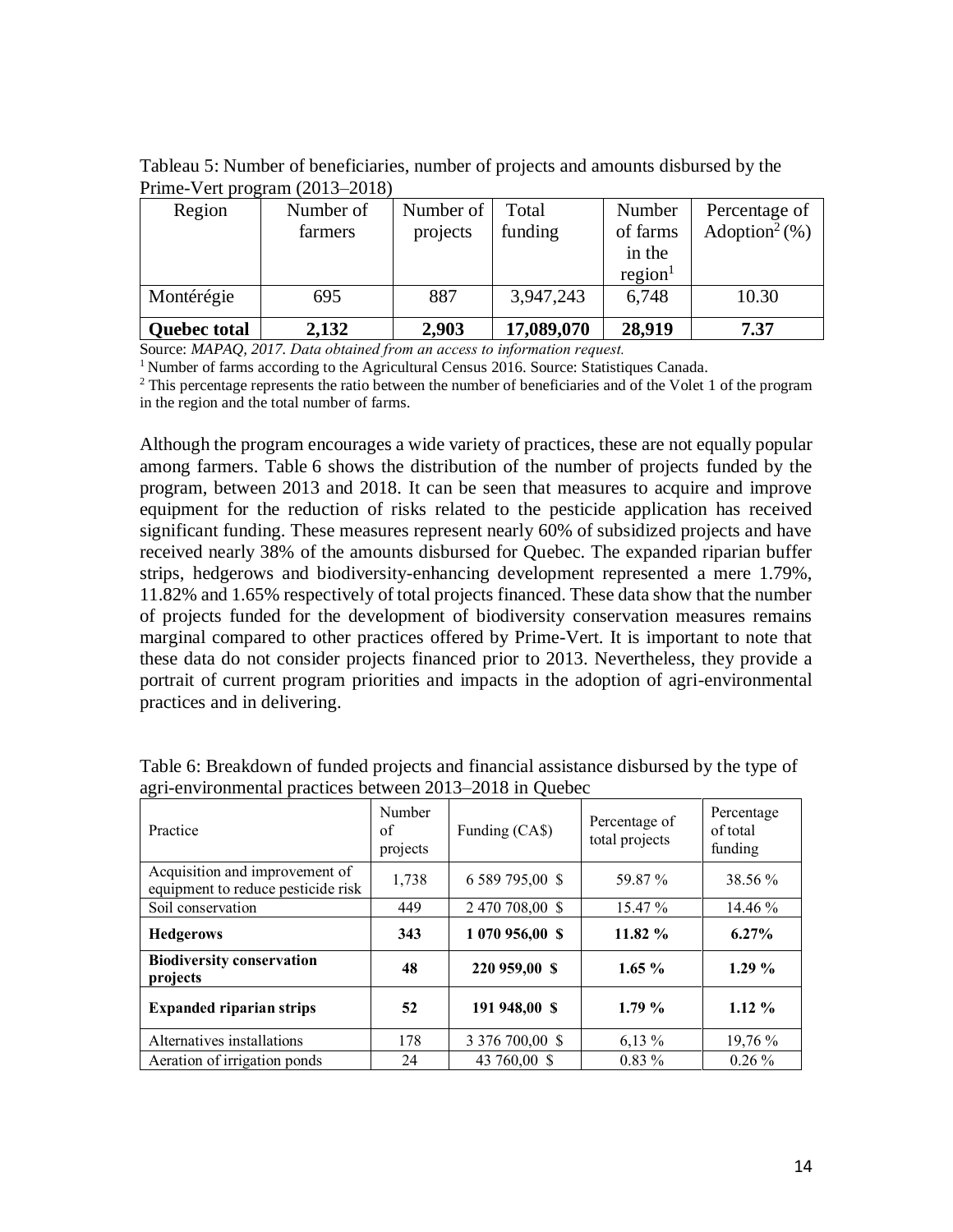| Management of residual organic<br>matter and liquid effluents from<br>plant production | 46    | 2 134 107,00 \$  | 1.58 %   | 12.49%   |
|----------------------------------------------------------------------------------------|-------|------------------|----------|----------|
| Alternative installations in Beef<br>Cattle Production                                 | 10    | 108 137,00 \$    | $0.34\%$ | $0.63\%$ |
| Manure storage structures for<br>biogas treatment                                      | 15    | 882 000,00 \$    | $0.52\%$ | 5.16 %   |
| Total                                                                                  | 2,903 | 17 089 070,00 \$ | 100      | 100      |

Source: *MAPAQ, 2017. Data obtained from an access to information request.*

The ALUS program has only been operating for two years, its impact on agrienvironmental outcomes remains unclear, as the program remains in a development phase. Between 2016–2017, there have been 7 producers participating in the first phase and from 2017–2018, 15 additional producers joined the program. In its first year of implementation, the projects were conducted in two watershed basins; a total of 6 ha of land were covered with a total of 4,500\$ offered in financial contributions to farmers. The second year the program was extended to all watersheds of the Montérégie region, and the program covered 14.6 ha for a total of 10 900\$ in financial contribution to farmers.

It is important to note that to be admitted as an ALUS project, farmers need to be able to financially absorb the costs of implementation and to seek additional financing for the maintenance of installed structures. Even if the program offers more flexibility compared to Prime-Vert in terms of conditions of entry while offering more informational support to farmers, the adoption of ALUS activities relies on the financial conditions of each farmer or on their capacity to comply with the requirements imposed by the program or entity financing the implementation.

Also, as there is only one program financing the implementation of the ALUS covered practices, farmers will logically apply to Prime-Vert to be admitted to the ALUS payment. During the interviews, farmers involved in the pilot phase were already involved in agrienvironmental initiatives funded by UPA and Prime-Vert. This interaction between the two schemes reveals an organic integration between public and private schemes in the adoption of agri-environmental practices. Figure 1 illustrates the interactions between both programs.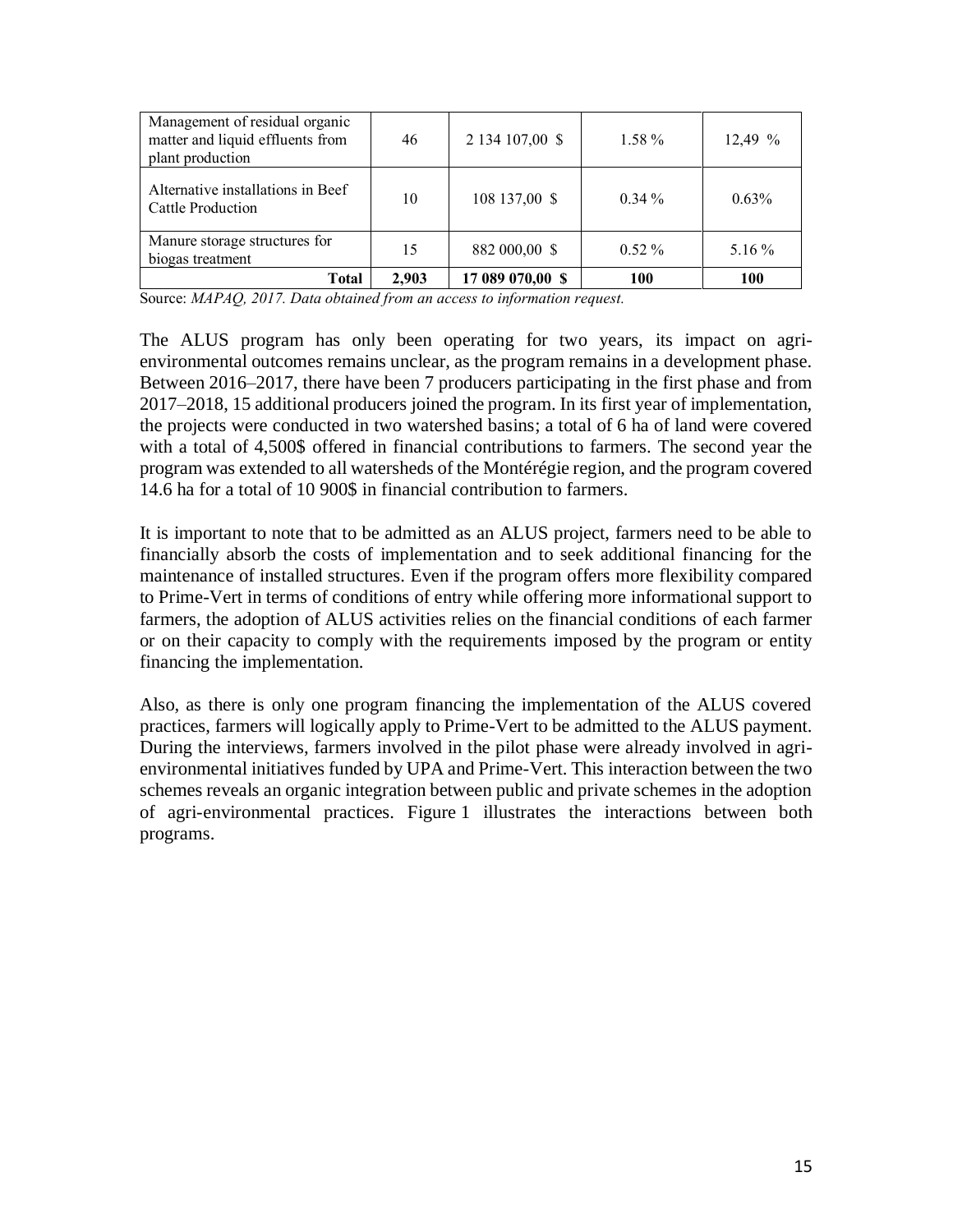

Figure 1: Interactions between the governance structure of the public scheme and the private PES as detailed by the rules in use. In order to increase the participation of farmers and the provision of ecosystem services, ALUS (PES) relies first on the institutions of the public scheme.

In this manner, ALUS behaves as a financial complement to the Prime-Vert program and indirectly depends on this source of public funding to operate as a "private" PES-like program in Quebec. As observed during the interviews, farmers depend on the same pool of funding for the implementation of practices and the bureaucratic requirements for ALUS and Prime-Vert are complementary. This might suggest a consolidation of control and influence by state or state like actors (in this case MAPAQ and UPA) while implementing voluntary measures as market-based mechanisms.

## **5. Discussion**

The rule typology offered by the institutional analysis and development framework (IAD) helped us to structure the institutional content of both programs and analyze how the different institutional functions encompass the action situation on the uptake of conservation practices. Each program presents different roles of actors, eligible criteria, flows of information, coordination of actions, pay offs, diversifying options for farmers. However, these analyses raised several concerns regarding farmers' participation to incentive programs in intensive agricultural areas of southern Quebec.

There is a low adoption of the main public program (e.g. Prime-Vert) in relation to conservation practices that increase the provision of bundle ecosystem services. This low adoption is also observed by Larbi-Youcef (2017) who argues that few farmers take advantage of Prime-Vert because the applications process is administratively complex and stakeholders do not feel sufficiently supported in this procedure by the Ministry. As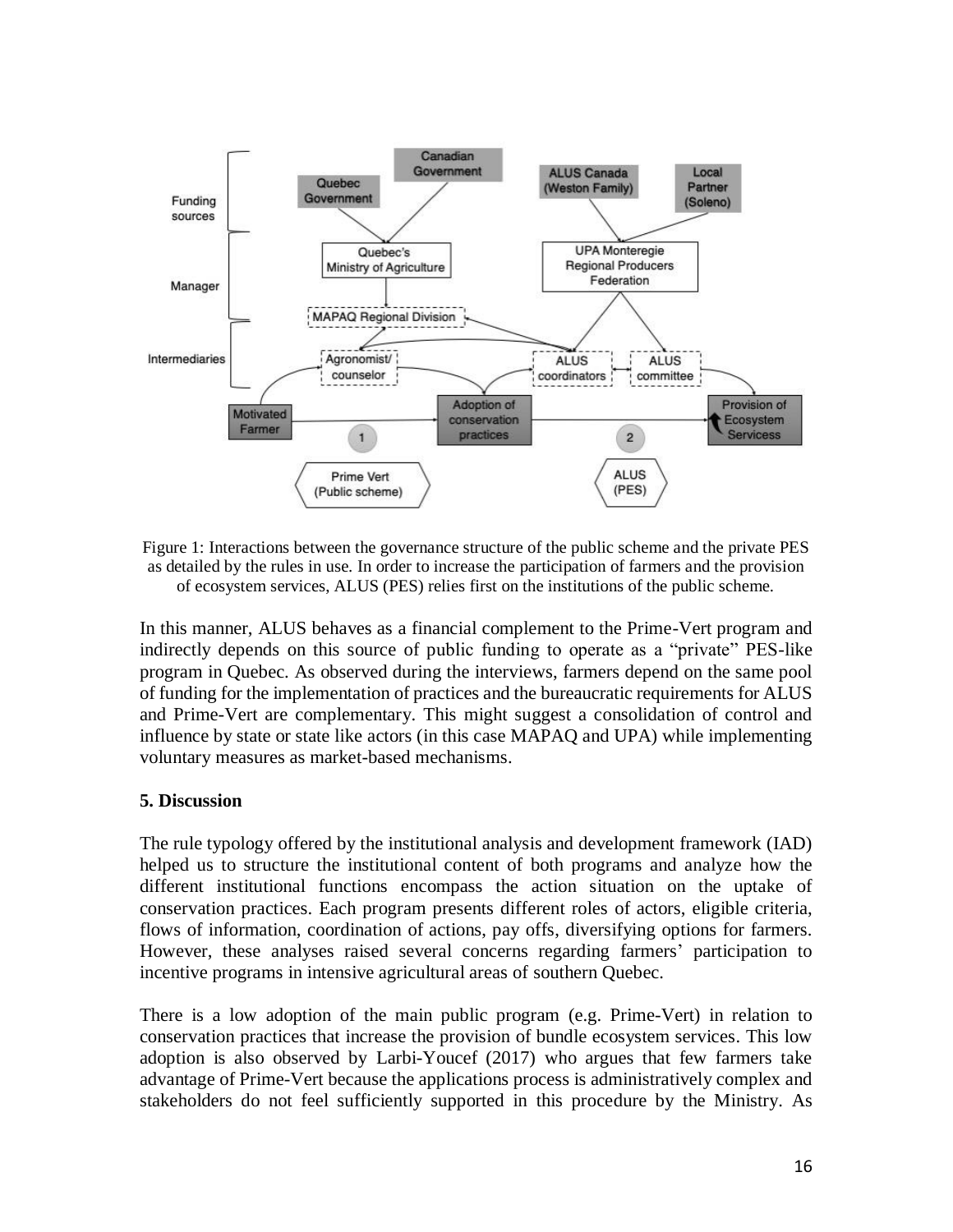detailed in our analysis, farmers need to comply with numerous conditions, and require proper support from an agronomist in order to present a request to join the program. This indicates that farmers need to be sufficiently motivated to go through this process, suggesting that passing through bureaucratic hoops might require a greater commitment to ecological conscience or financial incentive in order to participate. This rigidity also suggests that adherence does not only depend on the intrinsic motivation of farmers, or on the extrinsic motivation offered by the incentive, but rather on the *capacity* of farmers to comply with the multiple criteria of the program and to their ability to absorb the administrative burden.

In the case of ALUS, a similar trend can be seen. To be admitted, farmers require being accompanied by either an agronomist or by an agro-environmental coordinator of the UPA-Montérégie. The role of the ALUS coordinators in the facilitation of participation is not insignificant. It is these individuals who facilitate farmers in obtaining initial funding for implementing a new project in order to be admitted to the annual ALUS payment. These individuals also contribute to approving projects as they are submitted to the UPA-Montérégie. Given the influence of these coordinators and the UPA-Montérégie, their influence plays an increasingly pivotal role in shaping the implementation of the program as it evolves and expands.

Furthermore, both programs mainly encourage farmers' participation based only on the transaction of agri-environmental practice for financial payment. In the Prime-Vert, farmers have little to no decision-making power over the type of practices to be adopted, the process of admission, governance of the program, or the challenges and obstacles they must face to adhere to program rules within an environment of intensive agriculture production. This limits the implication of farmers to Prime-Vert as passive recipients and might compromise their interest in continuing the adoption of agri-environmental activities in the long-term. In the case of ALUS, though a committee exists that manages the program, not all farmers are able to be part of this decision table, as places for farmer representation are limited within the committee.

The interaction between the programs raises the question of additionality of the new PES, as ALUS risks being a novel source of financing for projects and practices that have already received insufficient financial support from Prime-Vert to cover their long-term installation and maintenance. In terms of monitoring, both programs appear to have a well-established process to ensure compliance with scheme rules. However, neither program proposes adequate ecological monitoring to evaluate the state of the green infrastructure and the long-term effect of such practices in the provision of ecosystem services (i.e. biodiversity, soil health, water quality, among others), which ultimately serves as the primary objective of their implementation.

Moreover, the interdependence between the Prime-Vert and ALUS implies that farmers are already constrained to ensure the solvency of agri-environmental measures installed through the more centralized Prime-Vert program. This might reduce their bargaining potential within the ALUS committee in terms of projects to be financed and in establishing payment rates, as they might consider the constraints of the Prime-Vert program. The integration between the programs in terms of financial and bureaucratic commitments limit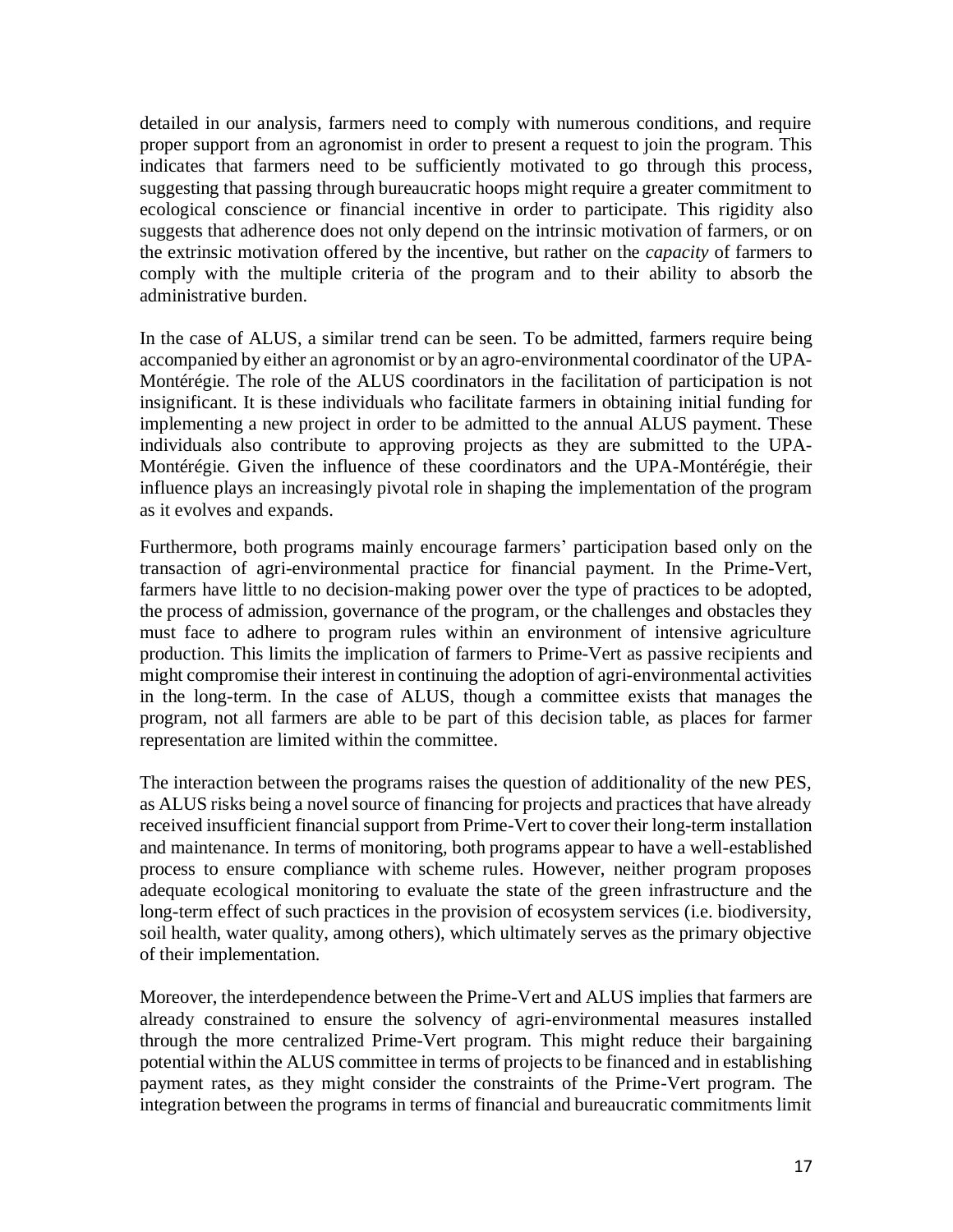options in the design of projects and reduce the autonomy of farmers' actions within the rigid framing of rules provided by these programs.

Therefore, the low adoption of agri-environmental practices masks a larger concern, in terms of farmer autonomy. This refers to farmers' capacities to adopt cultivation practices independently from external institutions such as incentives and under market pressures. An institutional characteristic of voluntary agri-environmental programs often focus on the adoption or maintenance of practices by adhering to strict rules for compliance, while crucially paying less attention to the implications of such practices and their broader objectives within an intensive agricultural system (Burton et al. 2008). As stated by Burton and Upanada (2011), AESs may have limited influence on the farmers' attitudes towards conservation as the actions they encourage are not embedded within conventional farming cultures as they relate to global market pressures for food production. Thus, incentives may need to shift from compensation for economic capital foregone towards the support of social and cultural relations within farming communities that will increase the autonomy of farmers to change cultivation practices in more socially and ecologically beneficial ways.

Exploring a more decentralized management approach to implementing principles of adaptive governance could increase levels of participation and also farmers autonomy (Cook et al. 2016, Mills et al. 2011). Examples of local collective action committees and agri-environmental cooperatives in Europe offer useful examples (Beckmann et al. 2009, Mills 2010). As shown in the case of Pontbren, sources of funding allows farmers to decide on the rules and guidelines when implementing tree hedges on farm land increasing their autonomy (Mills et al. 2011). Adaptive management of a scheme helps to increase the sustainability of practices by empowering local agri-environmental organizations and actors. The regionalization of agri-environmental schemes helps build a more cooperative model that bridges social ties among farmers and stakeholders (Krom 2017). Such participation could lead to longer-term environmental behaviour while reinforcing social and ecological links (Krom 2017, Prager and Fraser 2009).

Finally, we acknowledge that the IAD framework does not allow unveiling the institutional complexity in which market-based mechanisms and incentives operate. As stated by Van Hecken et al. (2015), researchers need to pay closer attention to the power asymmetries between actors and their influence on the institutional characteristics of programs. Power dynamics are not detailed by the IAD even if they influence how rules are designed and operationalized. Moreover, even if the grammar and typology of the IAD help to categorize the design and functional features of schemes, one needs to contextualize the rules within the overall institutional setting, for instance, by including interviews and field visit to determine how actors interpret and manage the rules in use, as it has been done in this study.

## **6. Conclusion**

Through a systematic analysis of the functional characteristics of a public and private incentive-based mechanism for agri-environmental enhancements in Quebec, we have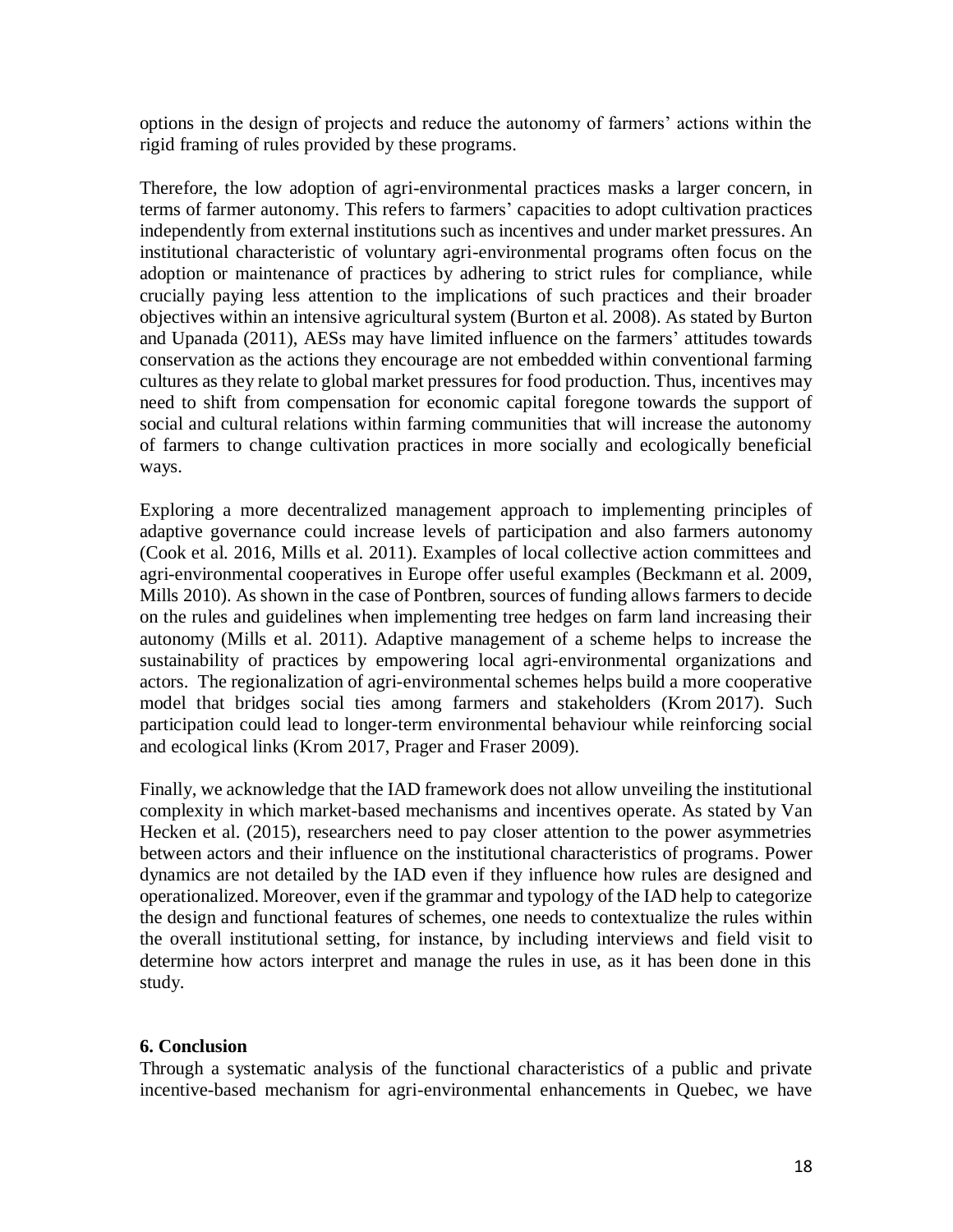revealed numerous ways in which institutions of private PES and public agrienvironmental scheme shape participation of farmers to these interventions. Our study reveals low farmers' participation in both programs and major challenges in encouraging the provision of ecosystem services in intensive agricultural areas in Quebec*.* The low uptake can be partly explained by the rigid rules governing the participation in the Prime-Vert public program, the limited conservation practices proposed, and the centralized manner by which participation is constrained, compromising the autonomy of farmers to engage in agri-environmental behaviour.

Moreover, the comparison of these two schemes highlighted the strong integration between them, effectively rendering both programs largely managed by the remit of the provincial government. While, the integration could help diversify the sources of funding for farmers; the deployment of a PES approach may be slow in achieving additionality by increasing the adoption of new practices and therefore the provision of ecosystem services or at a minimum, desired land-use change behaviour. Finally, the multiplicity of rules which govern the integration of these two programs tend to treat farmers as passive beneficiaries to a network of centralized subsidies. In other words, farmers have little autonomy to influence the outcome or development of the program as they relate to a broader market pressures, which can act as counter incentives.

#### **References**

- Barton, D. N., Benavides, K., Chacon-Cascante, A., Le Coq, J.-F., Quiros, M. M., Porras, I., ... Ring, I. (2017). Payments for Ecosystem Services as a Policy Mix: Demonstrating the institutional analysis and development framework on conservation policy instruments. *Environmental Policy and Governance*, *27* (5), 404–421.
- Basurto, X., Kingsley, G., McQueen, K., Smith, M., & Weible, C. M. (2009). A Systematic Approach to Institutional Analysis: Applying Crawford and Ostrom's Grammar. *Political Research Quarterly*. https://doi.org/10.1177/1065912909334430
- Beckmann, V., Eggers, J., & Mettepenningen, E. (2009). Deciding how to decide on agrienvironmental schemes: the political economy of subsidiarity, decentralisation and participation in the European Union. *Journal of Environmental Planning and Management*, *52* (5), 689–716.
- Bennett, D. E., & Gosnell, H. (2015). Integrating multiple perspectives on payments for ecosystem services through a social—ecological systems framework. *Ecological Economics*, *116*, 172–181.
- Burton, R., Kuczera, C., Schwarz, G., & others. (2008). Exploring farmers' cultural resistance to voluntary agri-environmental schemes. *Sociologia ruralis*, *48* (1), 16– 37.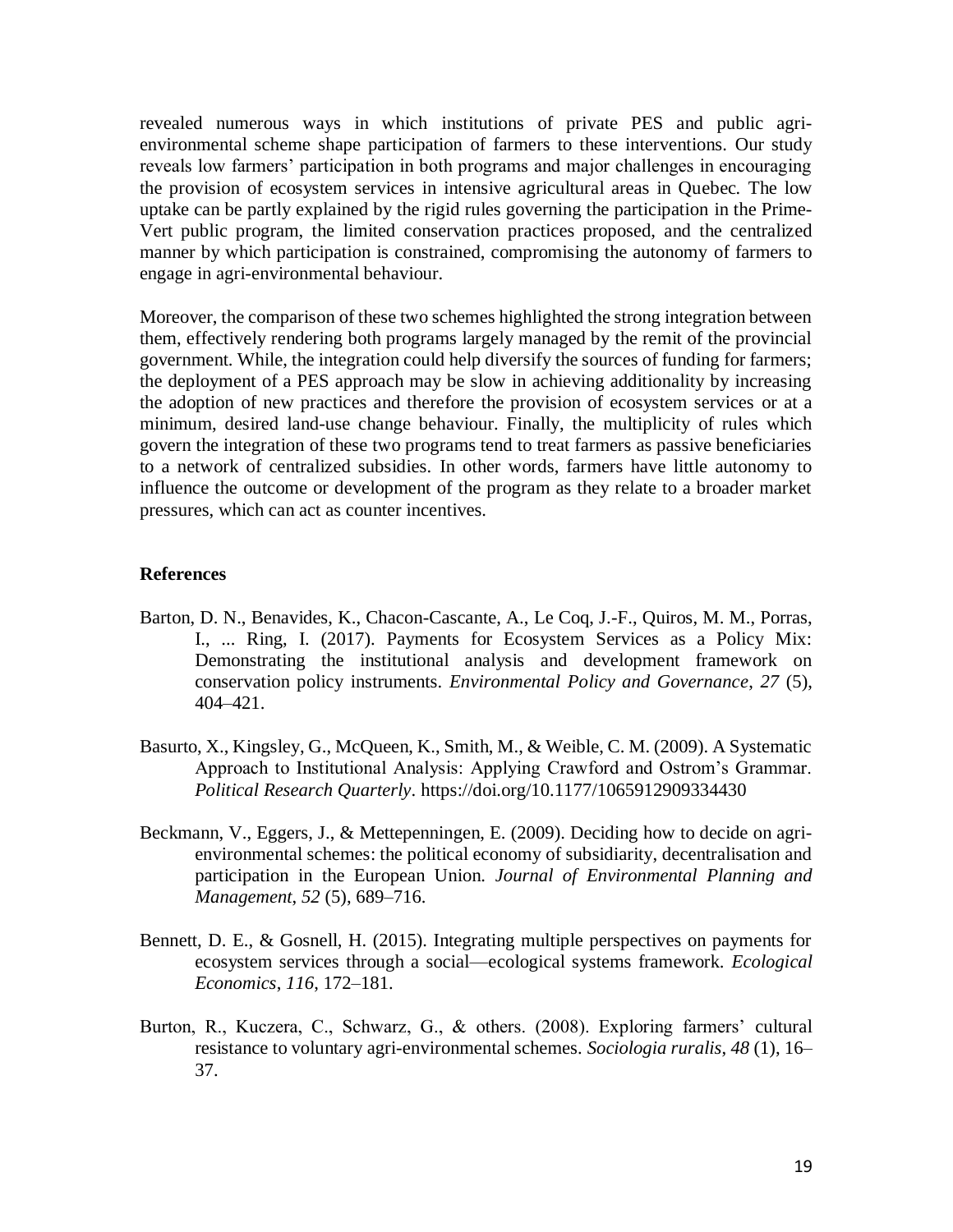- Carr, G. (2015). Stakeholder and public participation in river basin management—an introduction. *Wiley Interdisciplinary Reviews: Water*. Retrieved from http://onlinelibrary.wiley.com/doi/10.1002 / wat2.1086/full
- Carter, D. P., Weible, C. M., Siddiki, S. N., & Basurto, X. (2016). Integrating core concepts from the institutional analysis and development framework for the systematic analysis of policy designs: An illustration from the US National Organic Program regulation. *Journal of Theoretical Politics*, *28* (1), 159–185. <https://doi.org/10.1177/0951629815603494>
- Chan, K. M., Anderson, E., Chapman, M., Jespersen, K., & Olmsted, P. (2017). Payments for ecosystem services: Rife with problems and potential—for transformation towards sustainability. *Ecological Economics*, *140*, 110–122.
- Cook, D. C., Kristensen, N. P., & Liu, S. (2016). Coordinated service provision in payment for ecosystem service schemes through adaptive governance. *Ecosystem Services*, *19*, 103–108. https://doi.org/10.1016/j.ecoser.2016.01.008
- Coordination Services-Conseils (CSC). 2016. Rapport annuel 2015-2016 sur les services conseils offerts aux entreprises agricoles, administrés par les réseaux Agriconseils. [http://www.agriconseils.qc.ca/wpcontent/uploads/2014/02/Rapport-annuel\_sc\_2015-2016\_Final.pdf]
- Crawford, S. E. S., & Ostrom, E. (1995). A Grammar of Institutions. *American Political Science Review*, *89* (3), 582–600. https://doi.org/10.2307/2082975
- Froger, G., Méral, P., & Muradian, R. (2016). Vers une prise en compte de la diversité des arrangements institutionnels et des pratiques dans l'analyse des paiements pour services environnementaux. *Développement Durable et Territoires. Économie, Géographie, Politique, Droit, Sociologie*, *7*(1). Retrieved from <https://developpementdurable.revues.org/11163?lang=en>
- Ghorbani, A., Bots, P., Dignum, V., & Dijkema, G. (2012). MAIA: a Framework for Developing Agent-Based Social Simulations. *Journal of Artificial Societies and Social Simulation*, *16* (2), 9.
- Gómez-Baggethun, E., & Muradian, R. (2015). In markets we trust? Setting the boundaries of market-based instruments in ecosystem services governance. *Ecological Economics*, *117*, 217–224.
- Government of Canada, S. C. (2018, juin 8). Alternative format Portable Document Format (PDF). Consulté 8 juin 2018, à l'adresse https://www150.statcan.gc.ca/n1/pub/16-002-x/2015002/article/14133-eng.pdf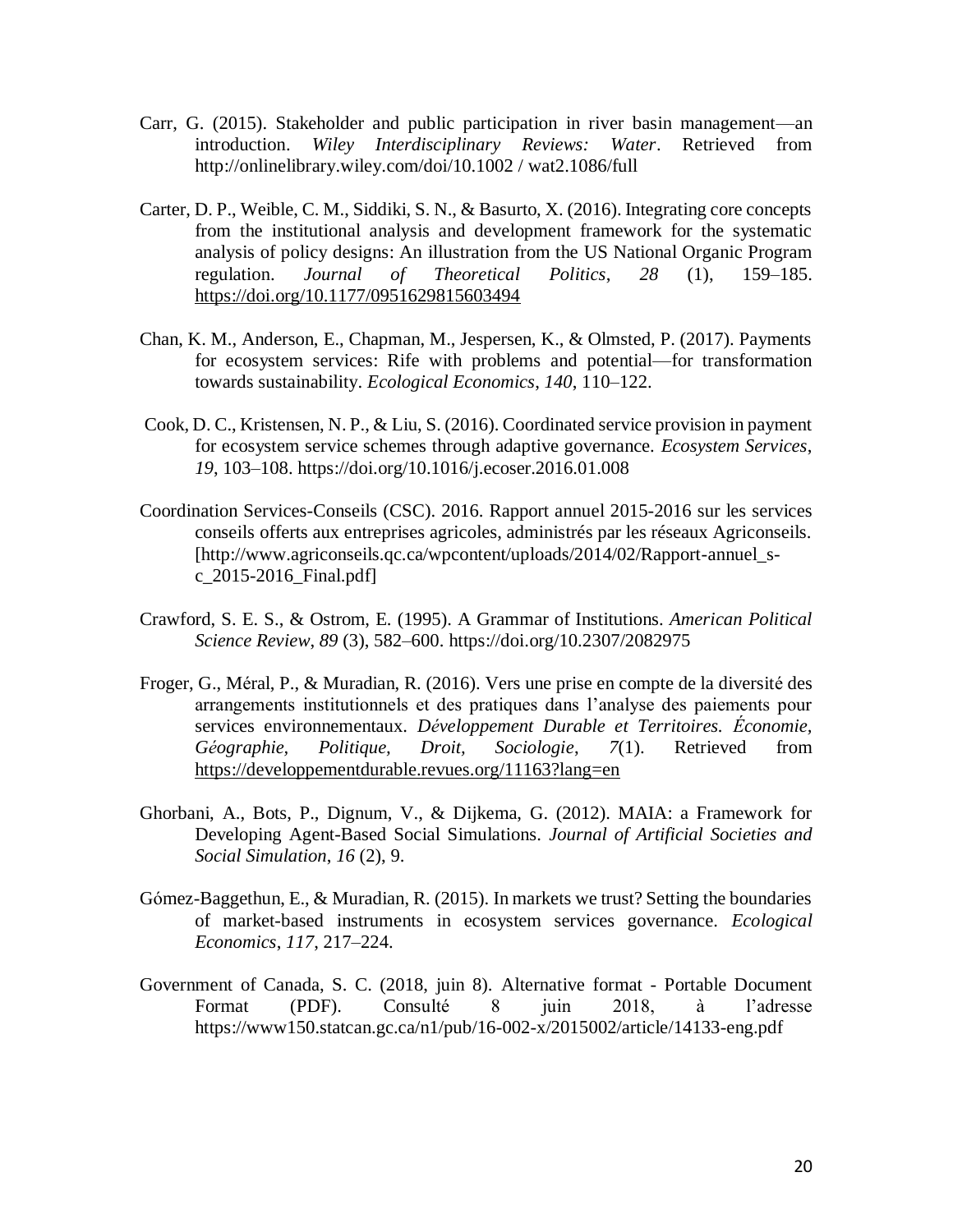- Grima, N., Singh, S. J., Smetschka, B., & Ringhofer, L. (2016). Payment for Ecosystem Services (PES) in Latin America: Analysing the performance of 40 case studies. *Ecosystem Services*, *17*, 24–32.
- Groulx-Tellier, E. 2012. Facteurs influençant l'adoption de bonnes pratiques agroenvironnementales par les producteurs de grandes cultures dans le bassin versant de la rivière Chateauguay. Mémoire de maitrise. Université Sherbrooke. Centre Universitaire de formation en environnement [https://www.usherbrooke.ca/environnement/fileadmin/sites/environnement/docu ments/Essais2012/Groulx-Tellier\_E\_\_31-10-2012\_.pdf]
- Jeswiet, S., & Hermsen, L. (2015). *Agriculture et faune: une relation d'interdépendance*. Statistique Canada.
- Kuhfuss, L., Préget, R., Thoyer, S., Hanley, N., Coent, P. L., & Désolé, M. (2016). Nudges, Social Norms, and Permanence in Agri-environmental Schemes. *Land Economics*, *92* (4), 641–655.
- Lavallée, S., & Dupras, J. (2016). Regards sur les systèmes de paiements pour services écosystémiques en milieu agricole au Québec. *Développement Durable et Territoires. Économie, Géographie, Politique, Droit, Sociologie*, *7*(1). Retrieved from<http://developpementdurable.revues.org/11210>
- Larbi-Youcef, Y. 2017. Les politiques agroenvironnementales au Québec: Enjeux, perspectives et rocommandations*.* Mémoire de maitrise. Université de Sherbrooke. Centre Universitaire de formation en environnement. [\[https://savoirs.usherbrooke.ca/bitstream/handle/11143/10467/Larbi\\_Youcef\\_Yas](https://savoirs.usherbrooke.ca/bitstream/handle/11143/10467/Larbi_Youcef_Yasmina_MEnv_2017.pdf?sequence=1&isAllowed=y) mina MEnv 2017.pdf?sequence=1&isAllowed=y]
- Lehner, B., Gombault, C., Mehdi, B., Michaud, A., Beaudin, I., Sottile, M.-F., … others. (2014). *Increasing agricultural watershed resilience to climate change and land use change using a water master plan: A case study for the Missisquoi Bay*. Retrieved from http://www.ouranos.ca/media/publication [/379\\_RapportLehner2013.pdf](http://www.ouranos.ca/media/publication%20/379_RapportLehner2013.pdf)
- Lien, A. M., Schlager, E., & Lona, A. (2018). Using institutional grammar to improve understanding of the form and function of payment for ecosystem services programs. *Ecosystem Services*, *31*, 21–31.
- Mettepenningen, E., Vandermeulen, V., Delaet, K., Van Huylenbroeck, G., & Wailes, E. J. (2013). Investigating the influence of the institutional organisation of agrienvironmental schemes on scheme adoption. *Land Use Policy*, *33*, 20–30.
- Mills, J., Gibbon, D., Ingram, J., Reed, M., Short, C., & Dwyer, J. (2011). Organising collective action for effective environmental management and social learning in Wales. *Journal of Agricultural Education and Extension*, *17* (1), 69–83.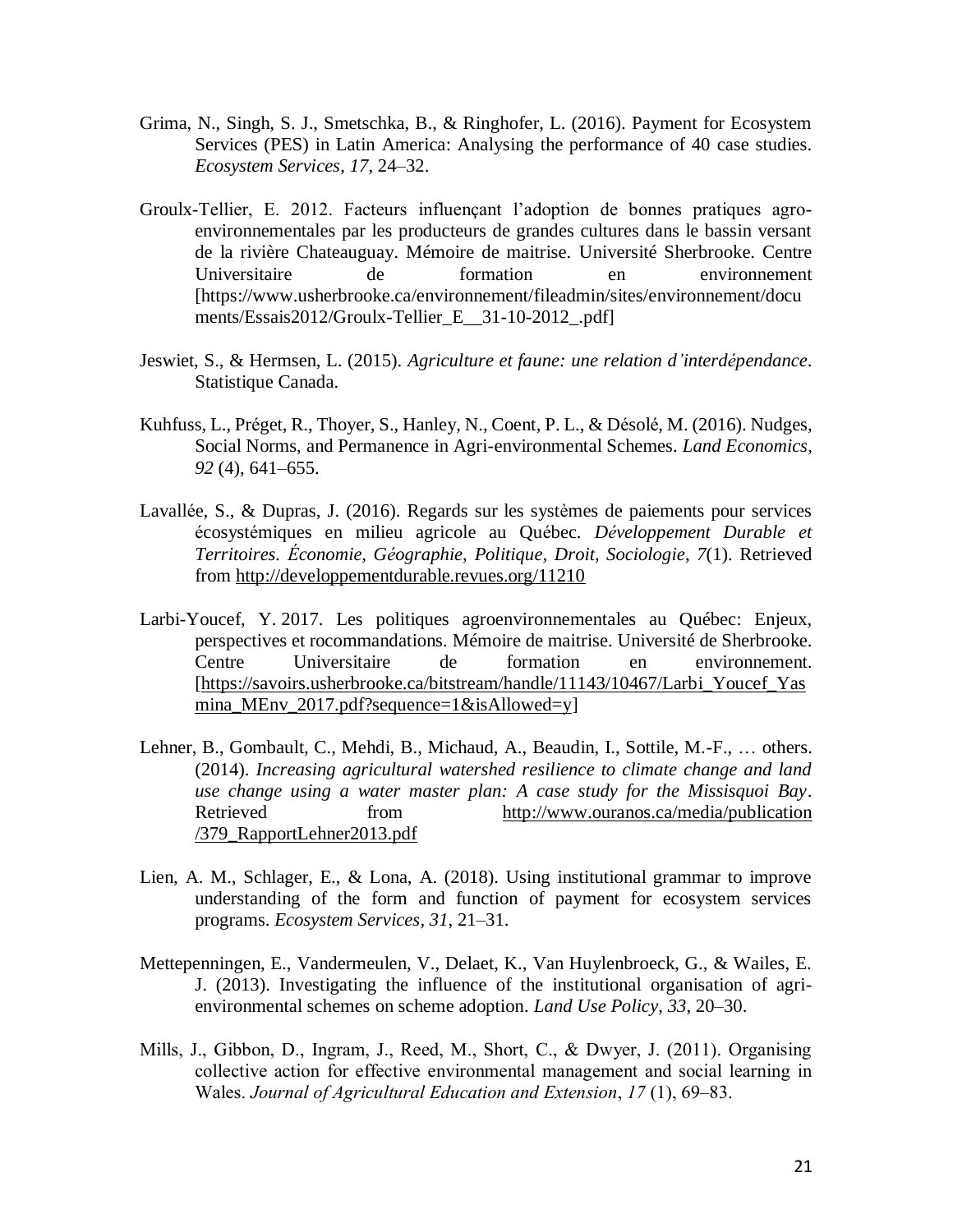- Ministère de l'Agriculture, des Pêcheries et de l'Alimentation du Québec (MAPAQ), 2013.Prime-vert.
- Ministère de l'Agriculture, des Pêcheries et de l'Alimentation du Québec (MAPAQ). 2017a. Guide administratif 2017‐ 2018 – Mesure 4201 – Aménagement de bandes riveraines élargies. Volet 1‐ Prime‐ Vert 2013‐ 2018 [https://www.agrireseau.net/agroenvironnement/documents/Volet1\_Guide\_4201\_ Bande\_riveraine\_elargie\_version\_14juillet\_2014\_logos.pdf]
- Ministère de l'Agriculture, des Pêcheries et de l'Alimentation du Québec (MAPAQ). 2017b. Guide administratif 2017‐ 2018 – Mesure 4203 : Aménagements favorisant la biodiversité. Volet 1‐ Prime‐ Vert 2013‐ 2018. [https://www.agrireseau.net/references/6/2017- 2018\_Volet1\_Guide\_4203\_Amenagements\_favorisant\_Biodiversite\_vs12jui\_\_\_.p df
- Morisset, M., & Couture, J.-M. (2010). *Politique et Syndicalisme Agricoles Au Québec*. Les Presses de l'Universite Laval.
- Muradian, R., Corbera, E., Pascual, U., Kosoy, N., & May, P. H. (2010). Reconciling theory and practice: An alternative conceptual framework for understanding payments for environmental services. *Ecological economics*, *69* (6), 1202–1208.
- Muradian, R., & Rival, L. (2012). Between markets and hierarchies: The challenge of governing ecosystem services. *Ecosystem Services*, *1* (1), 93–100. <https://doi.org/10.1016/j.ecoser.2012.07.009>
- Ostrom, E. (2005). *Understanding Institutional Diversity*. Princeton: Princeton University Press.
- Parcerisas, L., & Dupras, J. (2018). From mixed farming to intensive agriculture: energy profiles of agriculture in Quebec, Canada, 1871–2011. *Regional environmental change*, 1–11.
- Potter, C. A., & Wolf, S. A. (2014). Payments for ecosystem services in relation to US and UK agri-environmental policy: disruptive neoliberal innovation or hybrid policy adaptation?. *Agriculture and human values*, *31* (3), 397–408.
- Prager, K., & Freese, J. (2009). Stakeholder involvement in agri-environmental policy making—learning from a local-and a state-level approach in Germany. *Journal of Environmental Management*, *90* (2), 1154–1167.
- Prager, K., Reed, M., & Scott, A. (2012). Encouraging collaboration for the provision of ecosystem services at a landscape scale—rethinking agri-environmental payments. *Land Use Policy*, *29* (1), 244–249. Pretty, J. N. (1995). *A trainer's guide for participatory learning and action*. Iied.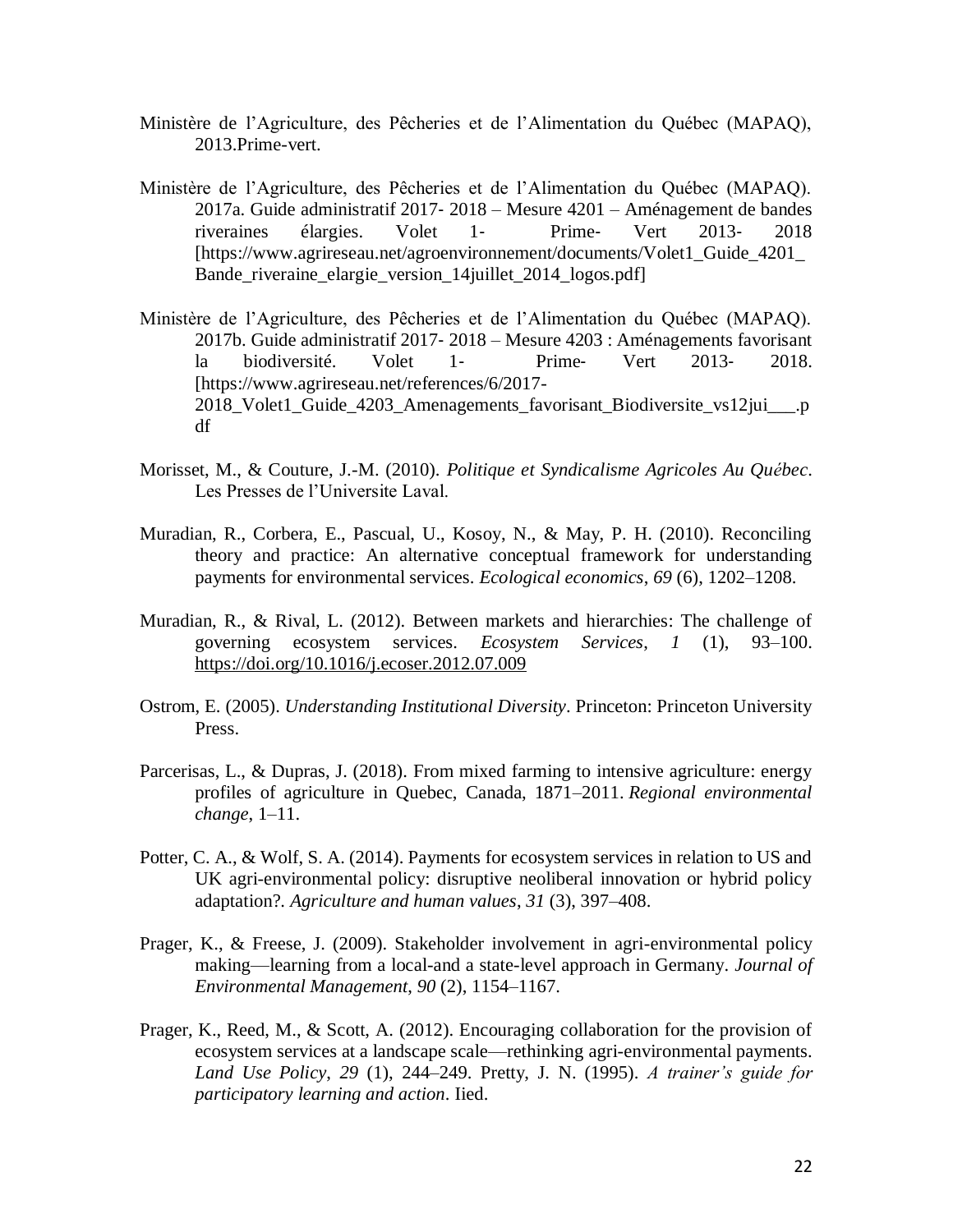- Primmer, E., Jokinen, P., Blicharska, M., Barton, D. N., Bugter, R., & Potschin, M. (2015). Governance of ecosystem services: a framework for empirical analysis. *Ecosystem Services*, *16*, 158–166.
- Ring, I., & Barton, D. N. (2015). Economic instruments in policy mixes for biodiversity conservation and ecosystem governance. *Handbook of Ecological Economics*, 413– 449.
- Ruiz, J., & Domon, G. (2009). Analysis of landscape pattern change trajectories within areas of intensive agricultural use: case study in a watershed of southern Québec, Canada. *Landscape Ecology*, *24* (3), 419–432.
- Sandbrook, C. G., Fisher, J. A., & Vira, B. (2013). What do conservationists think about markets? *Geoforum*, *50*, 232–240.
- Schleyer, C., & Plieninger, T. (2011). Obstacles and options for the design and implementation of payment schemes for ecosystem services provided through farm trees in Saxony, Germany. *Environmental Conservation*, *38* (4), 454–463.
- Schlüter, A., & Theesfeld, I. (2010). The grammar of institutions: The challenge of distinguishing between strategies, norms, and rules. *Rationality and Society*, *22* (4), 445–475. https://doi.org/10.1177/1043463110377299
- Scott, W. R. (2008). *Institutions and organizations: ideas and interests*. Los Angeles: Sage Publications.
- Shapiro-Garza, E. (2013). Contesting the market-based nature of Mexico's national payments for ecosystem services programs: Four sites of articulation and hybridization. *Geoforum*, *46*, 5–15.
- Siddiki, S., Basurto, X., & Weible, C. M. (2012). Using the institutional grammar tool to understand regulatory compliance: The case of Colorado aquaculture. *Regulation & Governance*, *6* (2), 167–188.<https://doi.org/10.1111/j.1748-5991.2012.01132.x>
- Terrado, M., Tauler, R., & Bennett, E. M. (2015). Landscape and local factors influence water purification in the Monteregian agroecosystem in Québec, Canada. *Regional Environmental Change*, *15* (8), 1743–1755.
- Uthes, S., & Matzdorf, B. (2013). Studies on agri-environmental measures: a survey of the literature. *Environmental Management*, *51* (1), 251–266.
- Van Hecken, G., Bastiaensen, J., & Windey, C. (2015). Towards a power-sensitive and socially-informed analysis of payments for ecosystem services (PES): Addressing the gaps in the current debate. *Ecological Economics*, *120*, 117–125. https://doi.org/10.1016/j.ecolecon.2015.10.012